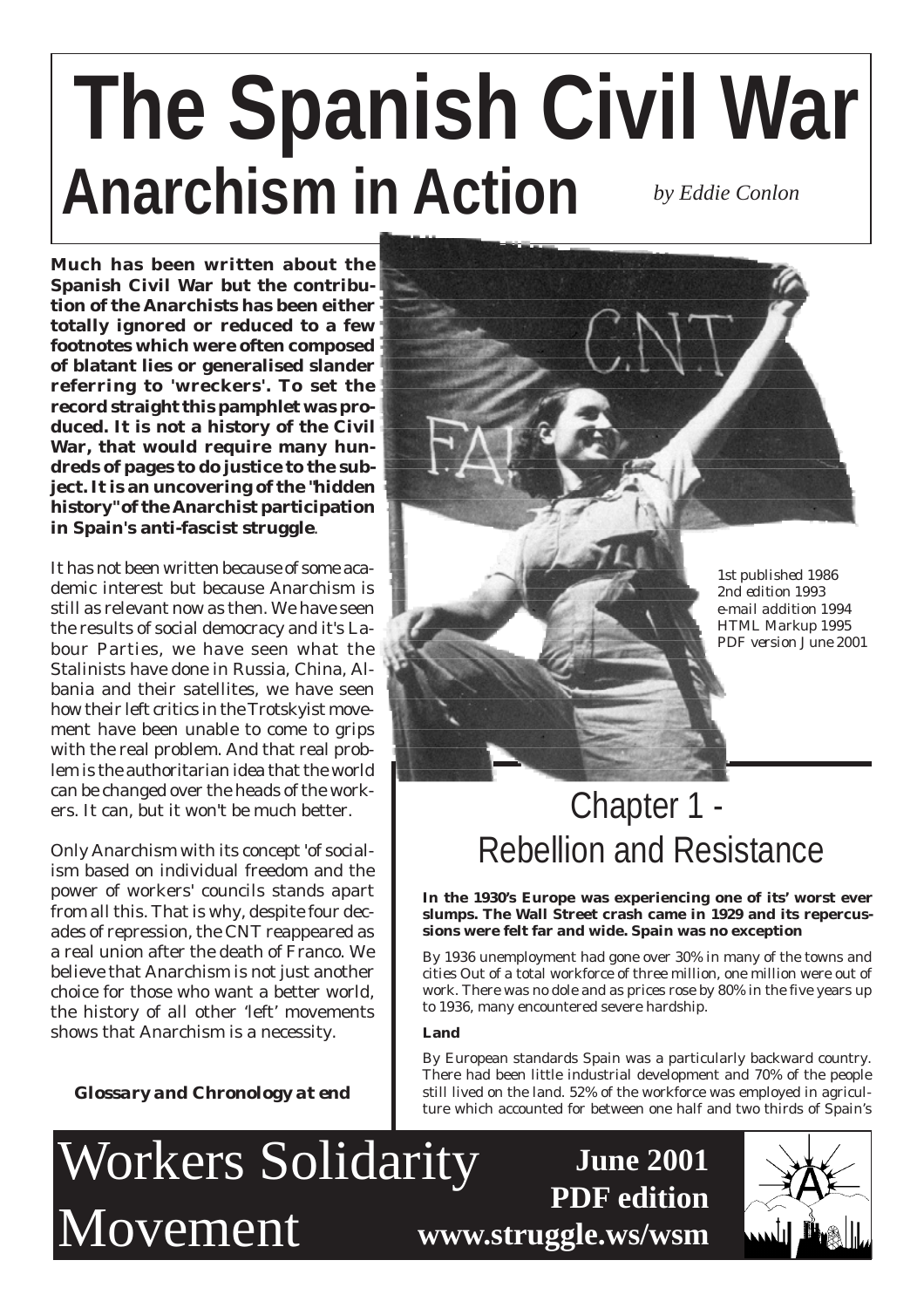#### exports.

The division of land was the worst in Europe. A massive 67% was in the hands of just 2% of all landowners. In 1936, 10,000 proprietors owned half of the national territory. The remaining land was owned by "middle owners" and peasants. The "middle owners" were more numerous than the big landowners but they also had large estates worked by sharecroppers and landless labourers.

The rest of the land was owned by peasants, of whom there were five million Because most of them had insufficient land they hired themselves out as day labourers. Others took to sharecropping.

#### **Boom**

Spain's boom period had been during World War I when it had remained neutral. Agriculture thrived due to the large foreign markets for its exports. At the same time some industrialisation took place. After the war, though, this boom came to an end, especially when tariff barriers were thrown up by Britain and France against Spanish exports.

While the boom lasted the landowners reaped the benefits but when the slump arrived it was the peasants who suffered. conditions in the Spain of the 1930's were comparable with the Orient. Starvation was normal between the harvests. The press of the time carried reports of whole districts living on roots and boiled greens. The industrialisation that had taken place was mainly confined to one area-Catalonia. Situated in the Northeast bordering on France, Catalonia, especially its capital Barcelona, became the industrial centre of Spain, with 70% of all industry and 50% of industrial workers. Many peasants left the land to seek work in Barcelona, which added to the already existing unemployment.

Other forces at the time were the Catholic church and the army. While there were 25,000 parish priests there were a further 70,000 in religious orders. The Jesuits alone owned 30% of the country's wealth. The numbers in the orders actually outnumbered the total of secondary school students. While millions were kept illiterate (40% could neither read nor write) the church preached superstitious reports of incredible incidents such as statues seen weeping and crucifixes exuding blood.

The Church was renowned for siding with the bosses and while the priests were living in luxury the peasants around them often starved. It is little wonder the Church was hated.

The army was famous for its number of officers. There was one for every six soldiers! This officer caste had been developed under the monarchy (which was ended in 1931) and was responsible for the whole colonial administration along with much of that in the country itself. Drawn from the upper classes they were tied by kinship, friendship and social position to the industrialists and reactionary landowners.

#### **The Republic**

The Spanish Republic was born in 1931. The workers and peasants, having gone through years of dictatorship, believed that maybe now the country would be modernised and their living standards would begin to improve.

It was not to be so. One example will suffice. The republican government set up the Institute for Agrarian Reform to look into the redistribution of land. By its own admission its programme would have taken a whole century to implement.

The republican/social-democratic coalition which came to power in 1931 did little to improve living conditions for the vast majority of workers. Unemployment remained high and the working class organisations, especially the CNT, suffered repression with many members being imprisoned. By June 1933 there were 9,000 political prisoners.

The government refused to take on the industrialists, landowners, army officers and bishops. It would not stand up to that minority which owned all the wealth and had all the real power. In the election of 1933 they fell and a right-wing coalition came to power.

This marked the beginning of what became known as the "bienno negro" the two black years. The right went on the offensive. The coalition of the wealthy and powerful now had state power and were determined to use it to smash working class and peasant resistance. Their privileges were to be maintained at the expense of the workers.

#### **Asturia**

Of course this was not taken lightly. The CNT organised as best it could against the government. A rising took place in Catalonia in December, shortly after the change of government. It was crushed after ten days. The following year the workers of the CNT joined with their fellow workers in the UGT (General Union of Workers, controlled by the Socialist Party) in a revolt in the Asturias region. The workplaces were taken over and the union members took up arms against the state. Unfortunately they were isolated from the rest of the country. The massacre that followed their defeat was unprecedented with at least 3,000 being executed.

By the time this government was forced to resign and call elections for February I 936 there were 30,000 political prisoners. The election was won by the Popular

Front, a coalition of republicans, socialdemocrats and the Stalinists of the Communist Party. Their victory was mainly due to the CNT not running a campaign calling on the workers to abstain from voting. In previous elections they had done so because they believed that the ballot box was a con as you could only choose who would rule over you, not whether you wanted to be ruled or not. Instead they said workers should rely on their industrial muscle to change things.

This time the CNT took no position, leaving it to individual members to decide The results made it obvious they had voted, mainly because the Popular Front had promised an amnesty for the prisoners.

The workers, though, did not wait for the government to act. They opened the prisons themselves and released their comrades. It did not stop there. The election result was seen as an impetus to go on the offensive. They had voted for change and if the government was not going to deliver they would get results themselves.

#### **Strikes**

Between the election in February and the fascist revolt in July there were 113 general strikes, 228 partial general strikes, 145 bomb explosions, 269 deaths, 1287 wounded, 215 assaults and 160 churches burned. Of course all this was not part of the Popular Front programme which was watery and essentially aimed at maintaining anti-fascist unity. It was not aimed at smashing capitalism and the power of the Spanish elite. Sections of the Socialist Party, however, went beyond the Popular Front programme and many of them in the UGT again joined with their comrades in the CNT to fight the passivity of the government.

On June 13th, 30,000 Asturian miners struck; on June 19th 90,000 miners throughout the country were on strike. Every city of importance had at least one general strike. Over one million were out in the first days of July. Strikers were not only fighting for economic demands, political demands were also made. On July 14th there was a large demonstration outside a ball at the Brazilian embassy. The workers carried placards saying "Republican Ministers amuse themselves while workers die".

While the Republican government did all it could to get the situation under control, the Communist Party condemned the strikes for bringing workers into collision with the government. The government duly filled the jails and closed down the offices of the CNT.

#### **Coup**

As with all ruling classes that become desperate, they decided that parliamentary democracy was to be disposed of and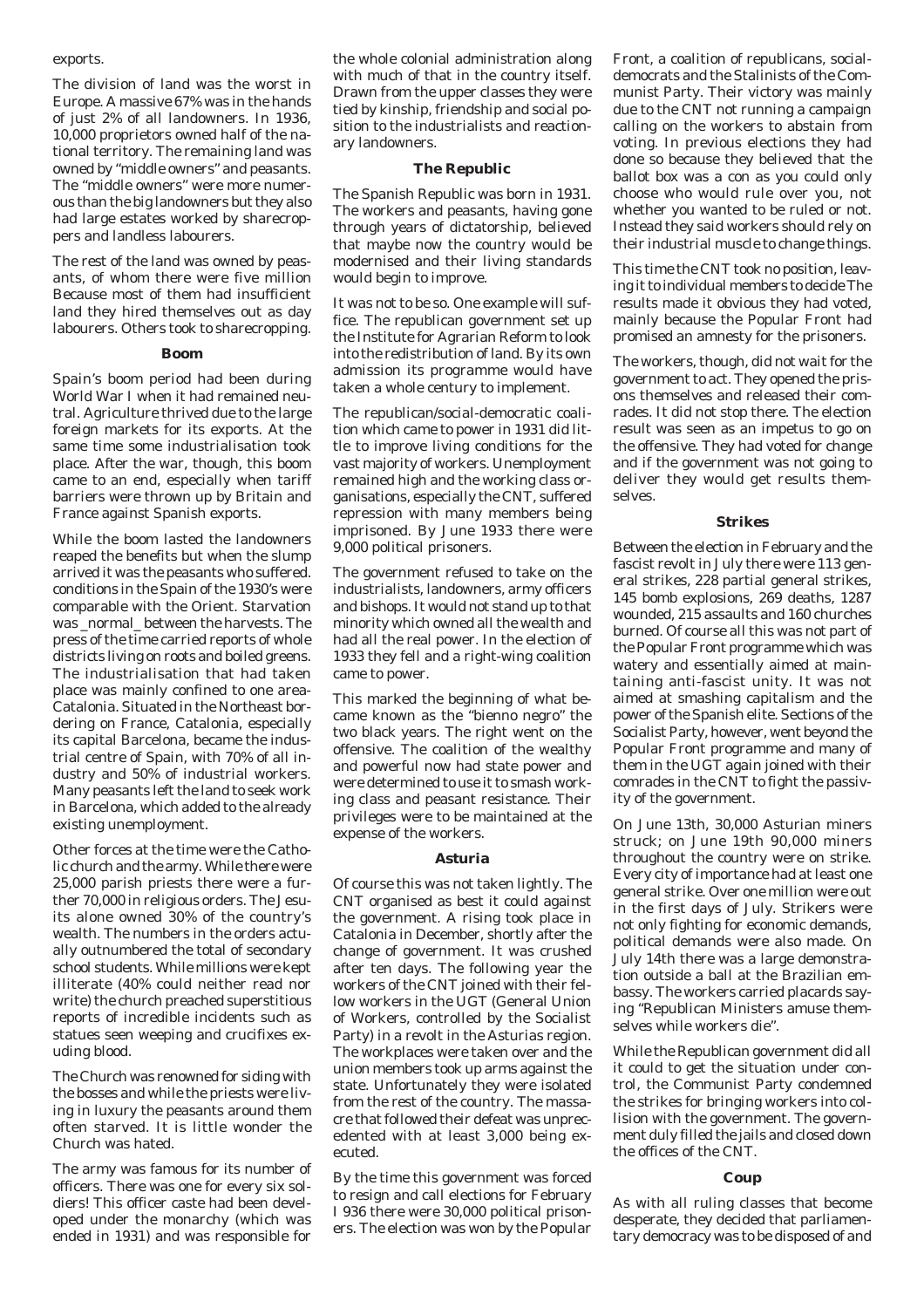the workers' organisation smashed. Bosses don't always oppose fascism because they know they sometimes have to resort to it. Their wealth and privileges come before all other considerations. As in Germany and Italy they decided the organised working class had to be put down so they could hang onto their wealth and continue to make profits. While some will initially oppose fascism, and in Spain some did, it is nevertheless a call of last resort and they will go along with it if they see it as necessary to maintain their power. In the Basque Country the nationalists initially opposed the fascists. But when the choice of fascism or social revolution became clear, they offered little resistance to Franco.

The coup was to be launched on July I 7th. The initial step was taken when Franco seized Morocco and issued a "radical manifesto". This was picked up by a loyal radio operator who passed it on to the Minister for the Navy. The news of the coup was kept secret until 7pm on the 18th. The government assured the country it was in control. By this it meant it was trying to come to terms with the fascists. The cabinet resigned on the 18th and Borrios, a right wing republican, was made prime minister.

#### **Masses**

This plan to come to a deal was only smashed by the activity of the organised working class. The fascists made some headway in parts of the country where little opposition was offered as a result of government hesitation. But in Catalonia, and especially in Barcelona, the workers of the CNT showed how to fight. They declared a general strike and took to the streets looking for arms which the government refused to give them. In the end they stormed the barracks, and took what they needed. They were aided by soldiers who had remained loyal, some of whom turned their guns on their officers.

The workers immediately set up barricades and within hours the rising had been defeated. Arms were siezed and given to groups of workers who were dispatched to other areas to prevent risings occurring. Madrid was also saved because of the heroism and initiative of the workers. Hearing of what had happened in Barcelona they had stormed the Montana Barracks, the main army base in the city.

In Valencia they surrounded the barracks, a situation which lasted for two weeks. Still the government refused to arm the workers and it was only after arms were sent from Barcelona and Madrid that the barracks was successfully taken. In Asturias the rebels were beaten after prolonged fighting leading to many deaths. Then the miners outfitted a column of 5,000 dynamiters who marched to Madrid.

Throughout the country the initiative taken by workers and peasants was stopping the fascists in their tracks. This was the story in three quarters of the country. Elsewhere valuable time was lost due to the indecision of government officials. In Saragossa the workers failed to put down the rising. Juan Iopez, a leading CNT militant, put this down to the fact that they "lost too much time having interviews with the civil governor, we even believed in his promises".

Thus by the action of the rank and file

was "the Spanish Republic saved'. Not just the CNT but members of the UGT and the POUM (Workers Party of Marxist Unity) joined in the fighting. For these workers this was not just a war to defeat the fascists but the beginning of a revolution. Workers militias were established independently of the state. Workplaces which had been abandoned by the former bosses were taken over and in the rural areas the peasants seized the land. For the anarchists this was the chance to put their ideas into practice.

**Chapter 2 - Anarchism in Action**

Anarchism is a most misunderstood set of ideas. It is constantly portrayed as meaning chaos and violence. Nothing could be further from the truth. Anarchists believe in creating a classless society. They oppose capitalism as a system that puts the profits of a small minority of bosses before the needs of the vast majority. It is a system based on the exploitation of workers, a system that inevitably causes poverty starvation and war. Anarchists oppose authority in the sense of opposing the 'right' of any small minority to have power over everyone else. They oppose the State (meaning government, army, police, courts) as an institution whose purpose is to enforce the will of a minority on the majority.

Anarchists believe in class struggle, that the bosses and workers have no common interest and that the workers must organise to take over the running of society Ordinary workers are quite capable of running society. It would be done through a system of workers' councils with mass democracy which would be far more rational democratic and efficient than the existing set-up. Anarchists stand up for the freedom of the individual and oppose all oppression on the basis of race, sex or sexual orientation. The only limit on individual freedom should be that it does not interfere with the freedom of others.

From early on the anarchists opposed the building of bureaucratic State Capitalism in Russia. Initially they supported the revolution but were against the attempts of the Bolsheviks to take power into their own hands and create the seeds of the "dictatorship of the party". Anarchists hold that how you organise will reflect the type of society you want. Small minorities can not liberate the working class, the working class will have to emancipate itself. Democracy and accountability are the cornerstone of anarchist organisation. Direct action is the

method. Rather than relying on small groups they say workers do have the power and strength to change society. That strength lies in their ability to organise at the place of work, a strength that should be used not only to win immediate reforms from the bosses but eventually to overthrow the whole system of capitalism. This belief is central to anarchism Anarchists do not only want workers' control of industry, they want a society where all relationships of authority are abolished and people do not look to others to run their lives.

#### **Bakunin**

Anarchism had, and still has, a long tradition in Spain. In the middle of the last century anarchist ideas were brought to Spain by Fanelli, an Italian supporter of Michael Bakunin who was one of the founders of modern anarchism. A Spanish section of the First International was set up and the majority within it took the side of the anarchists in the International.

Anarchism developed rapidly due to the harsh economic conditions that workers and peasants had to suffer. Workers increasingly took up the ideas of syndical-

More information on anarchism and the Spanish revolution http://struggle.ws/spaindx.html

This web page includes hundreds of documents and images including translations of many Spanish anarchist articles from the period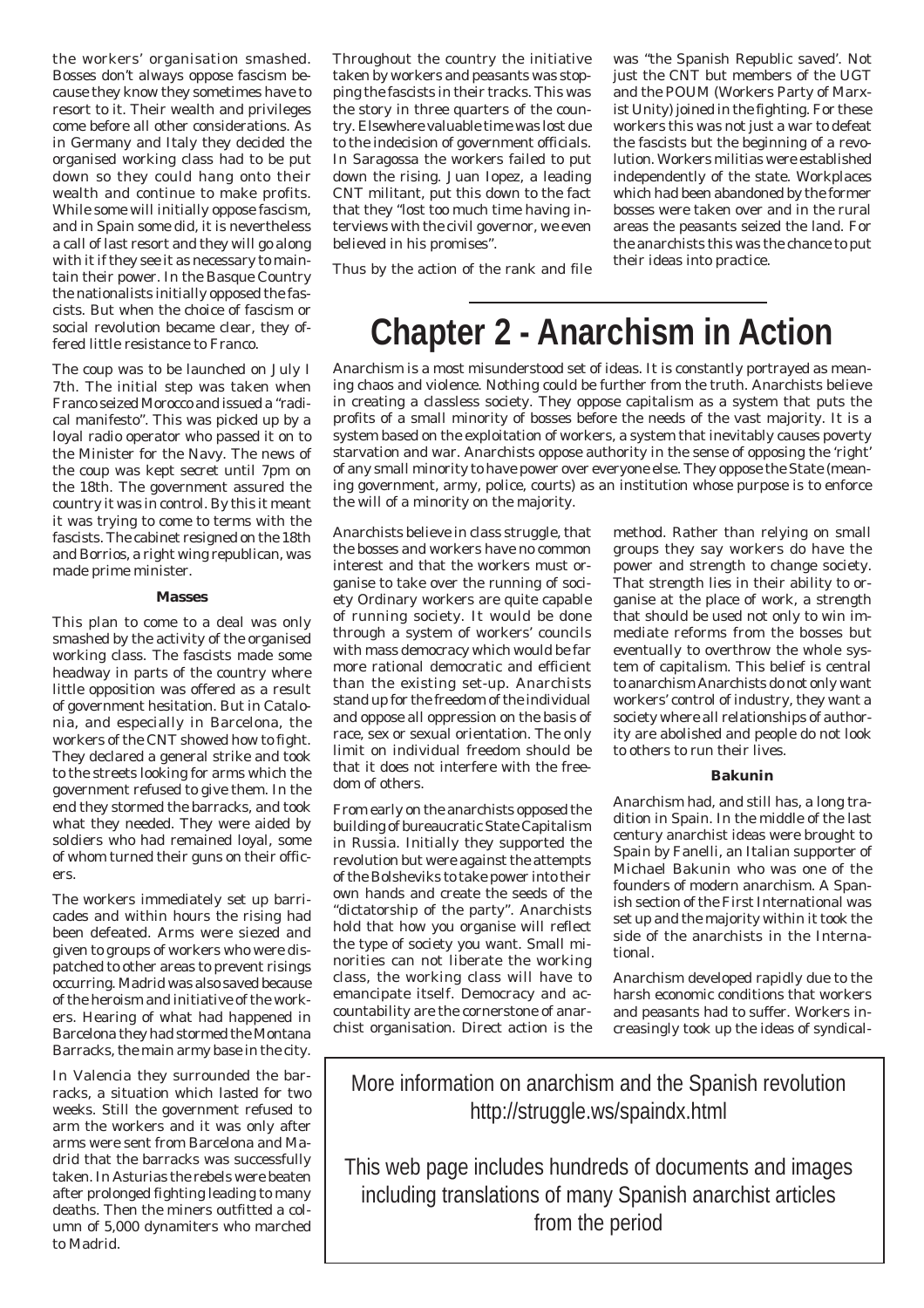ism or anarcho- syndicalism, which were developed at the turn of the century. 1911 saw the formation of the CNT. Syndicalism developed as a response to the reformism of the existing trade unions and to the growing isolation of anarchist revolutionaries from the mass of workers. This had happened as a result of a small number of anarchists turning to terrorism and 'propaganda by the deed', the belief that they could incite the masses to revolution by committing outrages.

Syndicalism was an attempt to provide a link between the anarchist movement and the workers on the shopfloor. Its basic ideas revolved around all the workers being in one big union. All the employees in a workplace would join. They would link up with those in other jobs in the same area and an area federation would be formed. Delegates from these would go forward to regional federations who were united in a national federation. All the delegates were elected and recallable. They were given a clear mandate and if they broke it they could be replaced with new delegates.

#### **Bureaucracy**

Every effort was made to prevent the growth of a bureaucracy of unaccountable full-time officials. There was only one fulltime official in all of the CNT. Union work was done during working hours where possible, otherwise after work. This ensured the officials of the union stayed in contact with the shopfloor. The fear of bureaucracy was such that Industrial Federations that would have linked together all the workplaces of particular industries were hotly opposed. They were eventually conceded in 1931 but never fully built.

Syndicalists distinguished themselves from the other unions by their belief that the unions could be used not only to gain reforms from the bosses but also to overthrow the capitalist system. They believed the Syndicalist union would become the battering ram that would bring capitalism to its knees. They believed that the reason most workers were not revolutionaries was that their unions were reformist and dominated by a bureaucracy that took the initiative away from the rank and file members. Their alternative was to organise all workers into one union in preparation for the revolutionary general strike.

The CNT experienced rapid growth from the time of its formation and by the outbreak of the civil war it had almost two million members. Its strongholds were in Catalonia and Andulucia. It also had large followings in Galicia, Asturias, Levant, Saragossa and Madrid. Its main strength was among textile, building and wood workers as well as amongst agricultural labourers. As it preached social

revolution it was subject to vicious repression not only under the semi- dictatorship which ruled until 1931 but also the 'reforming' governments which followed. The Popular Front, with its social democratic and Stalinist supporters, joined this list by showing it no mercy.

#### **A-Politicism**

The CNT was not a revolutionary political organisation. It was an industrial union. Indeed it constantly played up its a-politicism and argued that all that was necessary to make a revolution was for the workers to seize the factories and land. After that the State and all other political institutions would come toppling down. It did not believe the working class must take political power for them all power had to be immediately abolished.

Because it was a union it organised all workers regardless of their politics. Many joined, not because they were anarchists, but because it was the most militant union and actually got results. In fact during the civil war its membership more than doubled (this happened to the UGT too) at least partly due to workers being obliged to join one or other union.

So obviously the CNT was open to those who were not anarchists. There were many internal disputes, and tendencies did arise that were reformist. Because of this the Federation of Iberian Anarchists (FAI) was set up in 1927. It was based on local affinity groups and was not a political organisation as such. It was there to ensure that the CNT remained 'pure' in anarchist (FAI) terms. It succeeded in this and many of its members became the leading lights of tile CNT. Other anarchist organisations that existed when the civil war broke out were the Iberian Federation of Libertarian Youth (FIJL) and Mujeres Libres (Free Women).

There is absolutely no doubt that the initial response to Franco's coup was determined by the fact that the CNT and its anarchist ideas held sway among large sections of the working class. There was no waiting around for government ministers to act, the workers took control. Anarchist influence could be seen in the formation of the militias, the expropriation and reorganisation of the land, and the seizures in industry.

#### **Militias**

The government found itself in a peculiar situation when the dust had settled after July I 9th. While it remained the government it had no way of exercising its authority. Most of the army had openly rebelled against it. Where the rebellion had been defeated the army was disbanded and the workers now had the arms. The trade unions and left-wing organisations immediately set about organising these armed workers. Militias were

formed and these became the units of the revolutionary army. Ten days after the coup there were I 8,000 workers organised in the militias of Catalonia. The vast majority of these were members of the CNT. Overall there were 150,000 volunteers willing to fight whenever they were needed.

This was no ordinary army. There were no uniforms (neck scarves usually indicated what organisation a militia member belonged to) or officers who enjoyed privileges over the ordinary soldiers. This was a revolutionary army and reflected the revolutionary principles of those in its ranks. Democracy was control. The basic unit was the group, composed generally of ten, which elected a delegate. Ten groups formed a century which also elected a delegate. Any number of centuries formed a column, which had a war committee responsible for the overall activities of the column. This was elected and accountable to the workers. Columns generally had ex-officers and artillery experts to advise them - but these were not given any power.

Workers joined the columns because they wanted to. They understood the need to fight and the necessity of creating a "popular army". They accepted discipline not because they were told to but because they understood the need to act in a coordinated manner. Members accepted orders because they trusted those who gave them. They had been elected from their own ranks. Militias were aligned with different organisations and often had their own newspapers. These were political organisations that understood the link between revolutionary politics and the war. The militias formed in Barcelona lost no time in marching on Aragon where the capital, Saragossa, had been taken by the fascists. The Durruti Column, named after one of the leading CNT militants, led this march and gradually liberated village after village. The aim was to free Saragossa which linked Catalonia with the second industrial region - the Basque Country, which as well as being a source of raw materials had heavy industries and arms manufacturing plants.

The Durruti column showed how to fight fascism. They understood that a civil war is a political battle, not just a military conflict. As they gained victory after victory they encouraged peasants to take over the land and collectivise. The Column provided the defence that allowed this to be done. The peasants rallied to them. They fed the worker- soldiers and many of them joined. Indeed Durutti had to plead with some of them not to join so that the land would not be depopulated and the task of collectivisation could be carried through.

As the anarchist militias achieved suc-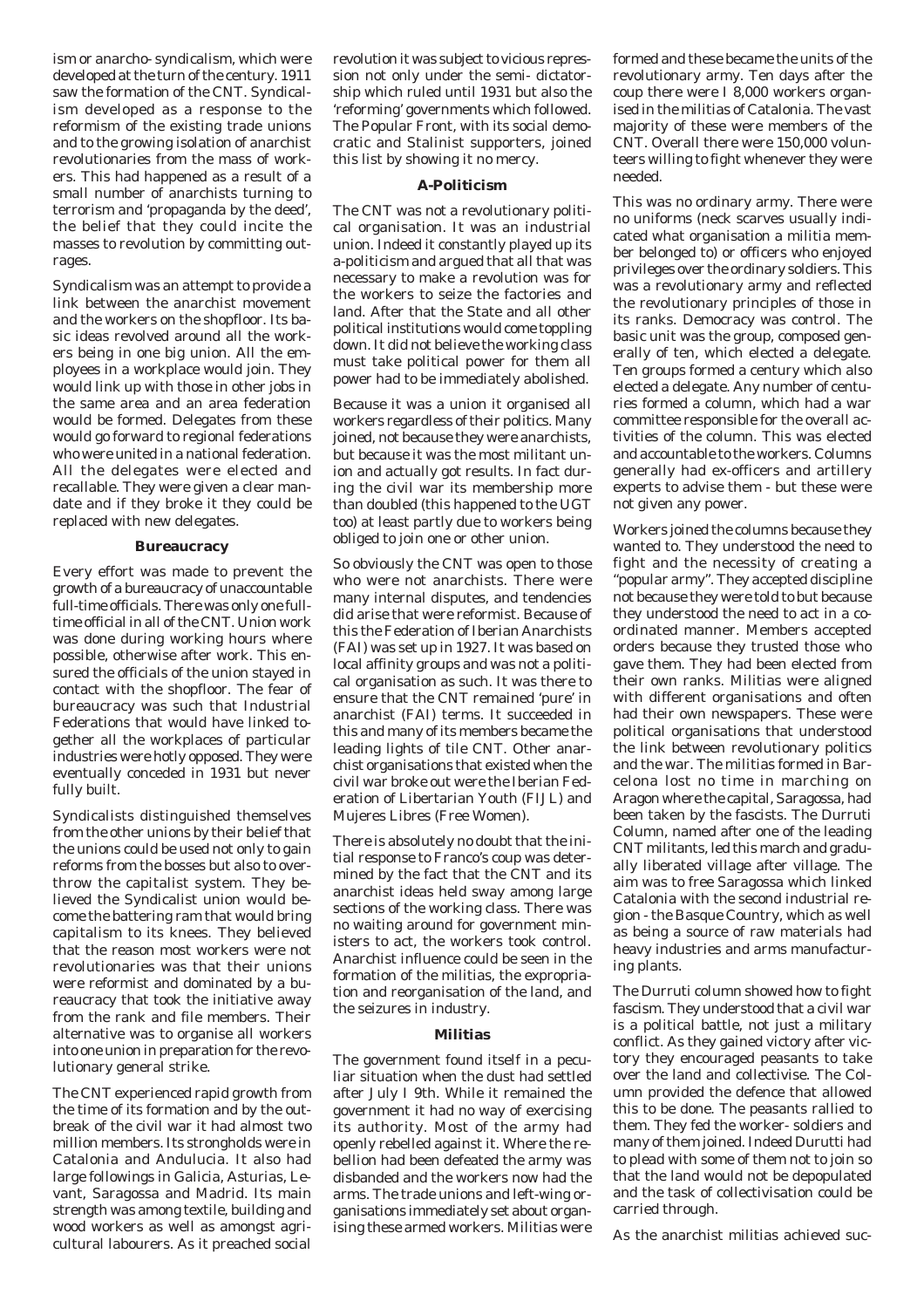cess after success ground was being lost on other fronts. Saragossa, though, was not taken and a long front developed. The militia system was blamed for this. The Stalinists said the workers were undisciplined and would not obey orders. They accused the anarchists of being unwilling to work with others to defeat the fascists.

Of course this was nonsense. The anarchists continually called for a united war effort and even for a single command. What they did demand, though, was that control of the army stayed with the working class. They did not believe that establishing a united command necessitated re-establishing the old militarist regime the officer caste.

The major problem facing the militias was a lack of arms. The munitions industry been cut off and the workers in Barcelona went to great lengths to improvise. Arms were made and transported to the front but there were still not enough of them. George Orwell (who fought in one of the POUM militias) described the arms situation on the Aragon front. The infantry "were far worse armed than an English public school Officers Training Corps, with worn out Mauser rifles which usually jammed after five shots; approximately one machine gun to fifty men (sic) and one pistol or revolver to about thirty men (sic). These weapons, so necessary in trench warfare, were not issued by the government.... A government which sends boys of fifteen to the front with rifles forty years old and keeps its biggest men and newest weapons In the rear is manifestly more afraid of the revolution the fascists".

And how right he was. An arms embargo was imposed by Britain preventing the sale of arms to either side, but not until mid-August. The government which had 600,000,000 dollars in gold, could have brought arms. Eventually this gold was sent to Moscow in exchange for arms but when they arrived there was a systematic refusal to supply the anarchist-controlled Aragon front. The arms that did arrive were sent only to Stalinist-controlled centres. A member of the war ministry referring to the arms which arrived in September commented "I noticed that these were not being given out in equal quantities, but there was a marked preference for the units which made up the Fifth Regiment". This was controlled by the Stalinists. The Catalan munitions plants, which depended on the central government for finance were compelled to surrender their product to such destinations as the government chose. This withholding of arms was fundamental to the strategy of the Stalinists and their allies in government for breaking down the power and prestige of the CNT. The communists wanted to undermine the militias in their efforts to have the regular army restarted. But more of this later.

This lack of arms did not only affect the Aragon front. Irun fell because of the shortage of weapons. One reporter described it. "They fought to the last cartridge (the workers of Irun. When they had no more ammunition they hurled packs of dynamite. When the dynamite was gone they rushed forward barehanded while the sixty times stronger enemy butchered them with their bayonets'. In Asturia the workers were bogged down trying to take Oviedo armed with little more than rifles and crude dynamite bombs. Although a few planes and artillery pieces were begged for, the workers were turned down. Again the government's fear of revolutionary workers took precedence over defeating the fascists.

It is a common lie that the militias, supposedly undisciplined and uncontrollable, were responsible for Franco's advance. All who saw the militias in action had nothing but praise for the heroism they witnessed. The government made a deliberate choice. It chose to starve the revolutionary workers of arms, it decided that defeating the revolution was more important than defeating fascism.



#### **The Land**

The peasants did not have to be told by Durruti to take over the land. They had been attempting to do so since the foundation of the Republic. Indeed the first government of the Republic had sent troops to murder peasants who had taken land. In the Republic's first two years, 109 peasants were murdered. It was in the countryside that the Spanish revolution was most far reaching. The anarchist philosophy had been absorbed by large layers of the downtrodden peasants. Indeed at its 1936 Congress the CNT had gone into great detail as to how the anarchist society of the future would look. The peasantry took the opportunity to put these ideas into practice. Their efforts showed what could be done by working people (many of whom were illiterate) given the right conditions. They made a nonsense of the argument that anarchism is not possible because society would collapse without bosses ,government and authority.

Collectivisation of the land was extensive. Close on two thirds of all land in the Re-

publican zone (that area controlled by the anti-fascist forces) was taken over. In all between five and seven million peasants were involved. The major areas were Aragon where there were 450 collectives, the Levant (the area around Valencia) with 900 collectives and Castille (the area surrounding Madrid) with 300 collectives. Not only was the land collectivised but in the villages workshops were set up where the local tradespeople could produce tools, furniture, etc. Bakers, butchers, barbers and so on also decided to collectivise.

Collectivisation was voluntary and thus quite different from the forced "collectivisation presided over by Stalin in Russia. Usually a meeting was called in the village, most collectives were centred on a particular village, and all present would agree to pool together whatever land, tools and animals they had. This would be added to what had already been taken from the big landowners. The land was divided into rational units and groups of workers were assigned to work them. Each group had its delegate who represented their views at meetings of the collective. A management committee was also elected and was responsible for the overall running of the collective. They would look after the buying of materials, exchanges with other areas, distributing the produce and necessary public works such as the building of schools. Each collective held regular general meetings of all its participants.

If you didn't want to join the collective you were given some land but only as much as you could work yourself. You were not allowed to employ workers. Not only production was affected, distribution was on the basis of what people needed. In many areas money was abolished. People come to the collective store (often churches which had been turned into warehouses) and got what was available. If there were shortages rationing would be introduced to ensure that everyone got their fair share. But it was usually the case that increased production under the new system eliminated shortages.

In agricultural terms the revolution occurred at a good time. Harvests that were gathered in and being sold off to make big profits for a few landowners were instead distributed to those in need. Doctors, bakers, barbers, etc. were given what they needed in return for their services. Where money was not abolished a 'family wage' was introduced so that payment was on the basis of need and not the number of hours worked.

Production greatly increased. Technicians and agronomists helped the peasants to make better use of the land. Modern scientific methods were introduced and in some areas yields increased by as much as 50%. There was enough to feed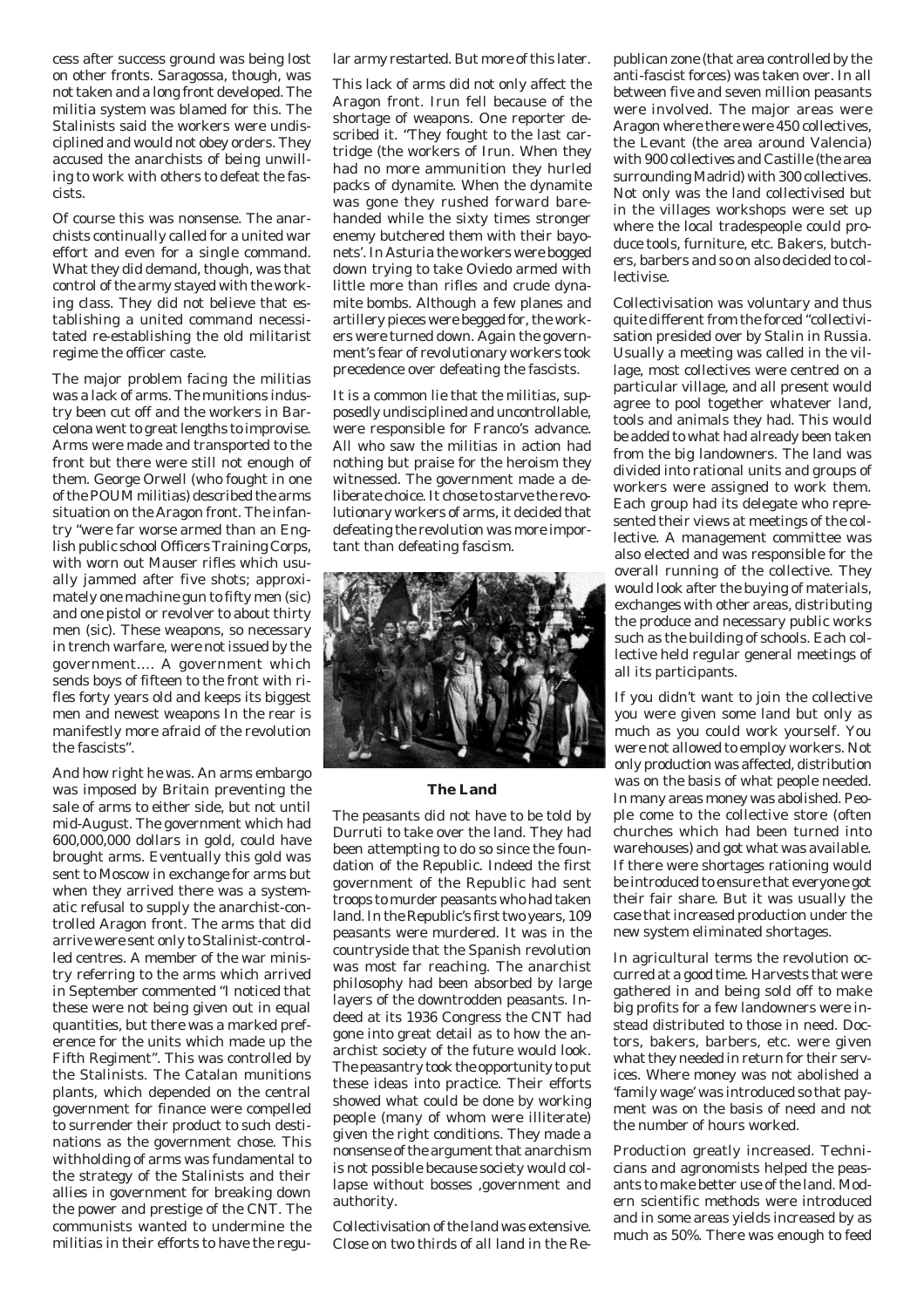the collectivists and the militias in their areas. Often there was enough for exchange with other collectives in the cities for machinery. In addition food was handed over to the supply committees who looked after distribution in the urban areas.

As with the militias, slander was also thrown at the collectives. It was claimed that each one only looked after itself and did not care about the others. This was rubbish as in many areas equalisation funds were set up to redistribute wealth from the better off areas to the poorer ones. It was ensured that machinery and expertise were shifted to the areas most in need of it. Indeed one indicator of the feeling of solidarity is the fact that 1,000 collectivists from the Levant, which was quite advanced, moved to Castille to help out.

Federations of collectives were established, the most successful being in Aragon. In June 1937 a plenum of Regional Federations of Peasants was held. Its aim was the formation of a national federation "for the co-ordination and extension of the collectivist movement and also to ensure an equitable distribution of the produce of the land, not only between the collectives but for the whole country". Unfortunately many collectives were smashed, not be Franco's army but by the soldiers of the Stalinist General Lister, before this could be done.

The collectivists were not only concerned with their material well being. They had a deep commitment to education and as a result of their efforts many children received an education for the first time. This was not the usual schooling either. The methods of Francisco Ferrer, the world famous anarchist educationalist, were employed. Children were given basic literacy skills and after that inquisitive skills were encouraged. Old people were also looked after and where necessary special homes for them were built. Refugees from the fascist controlled areas were looked after too.

### **Industry**

Although the revolution didn't go as far in the cities as it did in the country, many achievements are worth noting. It was in Catalonia, the industrial heartland and stronghold of the CNT, that most was gained. In Barcelona over 3,000 enterprises were collectivised. All the public services, not only in Catalonia but throughout the Republican zone, were taken over and run by committees of workers.

To give some idea of the extent of the collectivisation here is a list provided by one observer (Burnett Bolloten, The Grand Camouflage by no means an anarchist book). He says "railways, traincars and buses, taxicabs and shipping, electric light and power companies, gasworks and waterworks, engineering and automobile assembly plants, mines and cement works, textile mills and paper factories, electrical and chemical concerns, glass bottle factories and perfumeries, food processing plants and breweries were confiscated and controlled by workmens's (sic) committees, either term possessing for the owners almost equal significance". He goes on "motion picture theatres and legitimate theatres, newspapers and printing, shops, department stores and hotels, de-lux restaurants and bars were likewise sequestered".

This shows clearly that the portrayal of anarchism as being something to do with quaint small workshops is untrue. Large factories, some of them employing thousands of workers, were taken over and run by workers' committees.

Often the workplaces were siezed because the owners had fled or had stopped production to sabotage the revolution. But the workers did not stop with these workplaces all major places of work were taken over. Some were run and controlled by the workers. In others "control committees" were established to ensure that production was maintained (these existed to exercise a power of veto on the decisions of the boss in cases where the workers had not taken over the power of management).

In each workplace the assembly of all the workers was the basic unit. Within the factory workers would elect delegates to represent them on day-to-day issues. Anything of overall importance had to go to the assembly. This would elect a committee of between five and fifteen worker, which would elect a manager to oversee the day-to-day running of the workplace - Within each industry there was an Industrial Council which had representatives of the two main unions (CNT and UGT) and representatives from the committees. Technicians were also on these committees to provide technical advice. The job of the Industrial Council was to set out an overall plan for the industry.

Within workplaces wages were equalised and conditions greatly improved. Let us see how collectivisation actually made things better. Take for example the tramways. Out of the 7,000 workers, 6,500 were members of the CNT. Because of the street battles all transport had been brought to a halt. The transport syndicate (as unions of the CNT were known) appointed a commission of seven to occupy the administrative offices while others inspected the tracks and drew up a plan of repair work that needed to be done. Five days after the fighting stopped 700 tramcars, instead of the usual 600, all painted in the black and red colours of the CNT, were operating on the streets of Barcelona.

With the profit motive gone, safety became more important and the number of accidents was reduced. Fares were lowered and services improved. In I 936, 183,543, 516 passengers were carried. In 1937 this had gone up by 50 million. The trams were running so efficiently that the workers were able to give money to other sections of urban transport. Wages were equalised for all workers and increased over the previous rates. For the first time free medical care was provided for the work force.

As well as giving a more efficient service the workers found time to produce rockets and howitzers for the war effort. They worked overtime and Sundays to do their share for the anti-fascist struggle. To further underline the fact that getting rid of the bosses and rulers would not lead to a breakdown of order it can be pointed out that in the two years of collectivisation there were only six cases of workers stealing from the workshops.

Extensive reorganisation took place to make industry more efficient. Many uneconomic small plants, which were usually unhealthy, were closed down and production was concentrated in those plants with the best equipment. In Catalonia 70 foundries were closed down. The number of tanning plants was reduced from 71 to 40 and the whole wood industry was reorganised by the CNT Woodworkers Union.

In 1937 the central government admitted that the war industry of Catalonia produced ten times more than the rest of Spanish industry put together and that this output could have been quadrupled if Catalonia had the access to necessary means of purchasing raw materials.

It was not only production that was taken over. Many parasitic 'middlemen' were cut out of distribution. The wholesale business in fish and eggs was taken over as were the principal fruit and vegetable markets. The milk trade in Barcelona was collectivised which saw over 70 unhygienic pasteurising plants closed down. Every where supply committees were set up. All of this made the middle classes very unhappy. To them, with their notions of becoming bigger bosses, the revolution was a step back.

Again equalisation funds were established to help out the poorer collectives Indeed there were many problems. Many markets were cut off in the fascist zone and some foreign markets were also temporarily lost. Raw materials were short as sources of supply were cut off. and when they could be obtained funds were held back by the central government. This was one short-coming of the collectivisation.

The banks had not been seized and the gold reserve already referred to stayed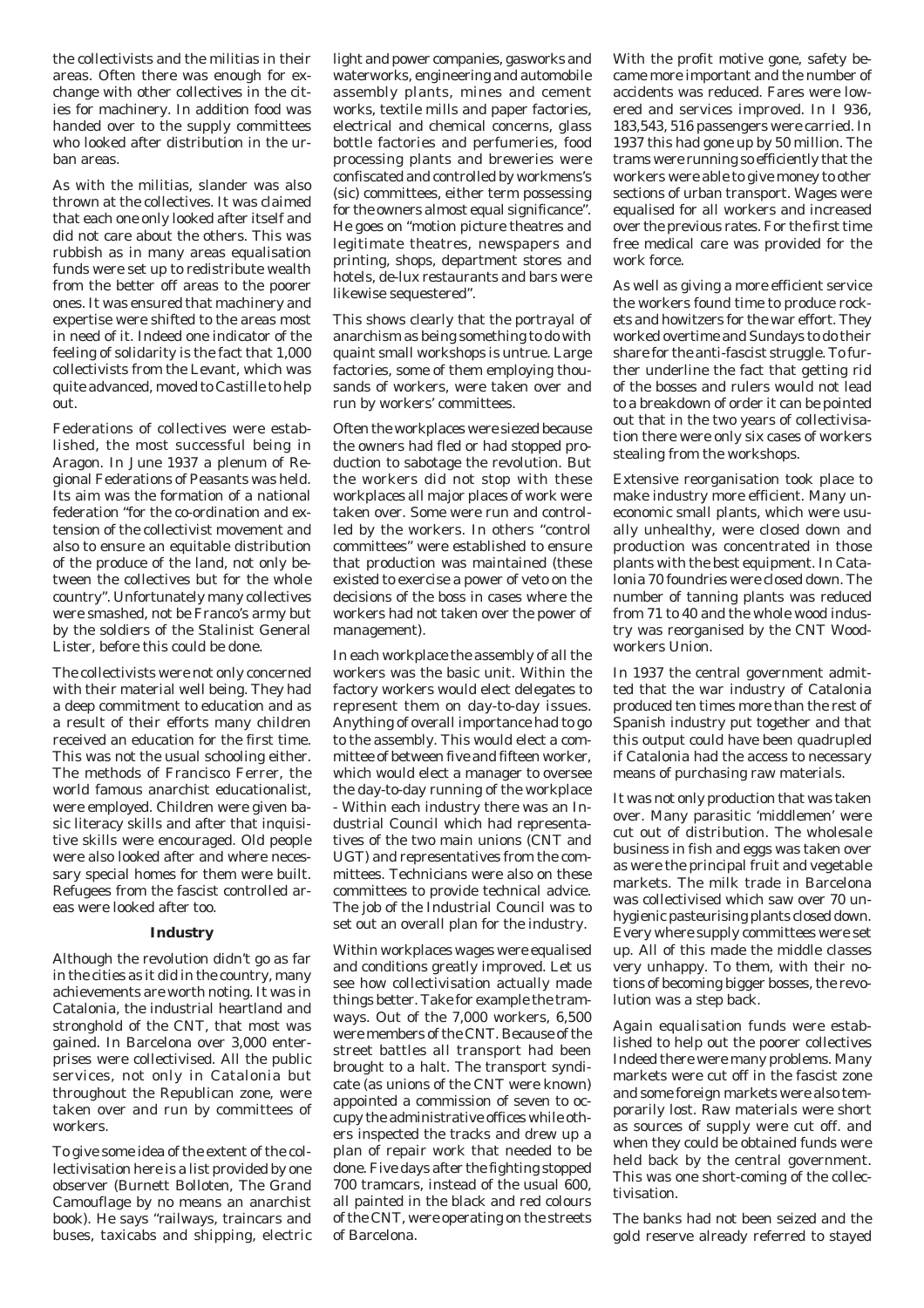in the hands of the government. (The CNT did hatch a plan to seize it but backed down at the last moment).

Despite all this production was increased and living standards for many working class people improved. In October 1936 the government was forced to recognise the collectivisation by passing a decree that recognised the fait accompli. It was also an attempt to control future collectivisation.

### **Social Revolution**

This is only a very brief look at the collectivisation that happened. In keeping with anarchist beliefs the revolution did not stop there. For the first time in Spain many workers had the benefit of a health service - organised by the CNT Federation of Health Workers. The Federation consisted of 40,000 health workers nurses, doctors, administrators and orderlies. Once again the major success was in Catalonia where it ensured that all of the 2.5 million inhabitants had adequate health care.

Not only were traditional services provided but victims of the Civil War were also treated. A programme of preventive medicine was also established based on local community health centres. At their 1937 Congress these workers developed a health plan for a future anarchist Spain which could have been implemented if the revolution had been successful.

The role of women also changed. Many gains were made by them. In relation to their role during the Civil war observers have pointed out that they played a full part in the anti- fascist resistance. They were present everywhere - on committees, in the militias, in the front line. In the early battles of the war women fought alongside the men as a matter of course. It was not merely a case of women filling in for men who were away at the front. (Which is usually the case in wartime. When the war is over and women are no longer needed in the labour force, they are pushed back into the home).

They were in the militias and fought alongside the men as equals. They were organising the collectives and taking up the fight against the sexist attitudes of the past which have no place in any real revolution.

The Anarchist women's organisation, Mujeres Libres (Free Women), had 30,000 members. It had been active before the Civil War organising women workers and distributing information on contraception. During the war abortion was legalised in the 'republican zone'. Centres were opened for women, including unmarried mothers and prostitutes.

From all accounts there truly were changes in attitudes to women. One woman participant in the Civil War has said "it was like being brothers and sisters. It had always annoyed me that men in this country didn't consider women as beings with human rights. But now there was this big change. I believe it arose spontaneously out of the revolutionary movement..." Margorita Balaguer quoted in Blood of Spain ed. Ronald Fraser, page 287.

Everywhere change was apparent. The whole character of Barcelona changed. Posh restaurants no longer existed. Collective eating houses took their place. A spirit of comradeship was in the air.

Everywhere councils of workers and peasants had taken over administration. The Defence Council of Aragon was one of the highest expressions of this. It ran the province and co-ordinated the work of the collectives and militias. All the anti-fascist forces were represented on it but the anarchists were in the majority. In Catalonia a Central Committee of Anti-Fascist Militias was set up on July 21st. Of its fifteen members five were anarchists, three were UGT, POUM had one, the Communist Party had one and the republicans had four. Although the anarchists were supreme in this province they hoped by sharing power that similar committees would be formed where the CNT was weaker.

This was the situation in 1936. Although the Popular Front government still existed it had no power. It was shorn of the repressive organs of the state. Power was split into countless fragments and scattered in a thousand towns and villages among the revolutionary committees that had taken control of the land and facto-



ries, means of transport and communication, the police and the army. The military, economic and political struggle was proceeding independently of the government, and, indeed, in spite of it.

Such a situation is known as one of "dual power". The power of the government was too weak to challenge the power of the workers and peasants. And that power was not conscious enough of the need to dispense with the existence of the government. Failure to do this allowed it to restore its authority and become master of the situation. In trying to understand how this happened it is necessary to look at the role of the Communist Party and that of the CNT leadership.

# **Chapter 3 - The Counter Revolution**

**The behaviour of the Spanish Communist Party and the United Socialist Party of a Catalonia (PSUC) had more to do with what was in the best interests of Stalin than what was in the best interests of the Spanish working class. They went out of their way to deny that a revolution had taken place. Then they did all they could to repress this revolution they pretended had not happened. As far as they were concerned the Civil War was only about restoring democracy to Spain. To see why they took this attitude we have to look outside Spain.**

#### **Stalin**

Stalin believed that above all else "socialism" in the USSR had to be defended. The interests of the European (and indeed the world) working class had to take second place to the strategic interests of the ruling bureaucracy in Russia. And they felt very threatened in the 1930s. Hitler had come to power in 1933 and despite the fact that Stalin was seeking no quarrel with Germany (three months after the nazi take-over Stalin had signed an extension to the 1926 German-Soviet Pact) relations between the two countries soon

#### cooled.

Stalin's fear was that the British and French would do a deal with Hitler and thus leave Russia open to attack. He believed they would be content to sit back and watch Germany and Russia slog it out. When both had exhausted themselves Britain and France would move in as masters of Europe.

Because of this Stalin signed a Mutual Assistance Pact with France in 1935. There was no commitment to mutual military assistance in this. For the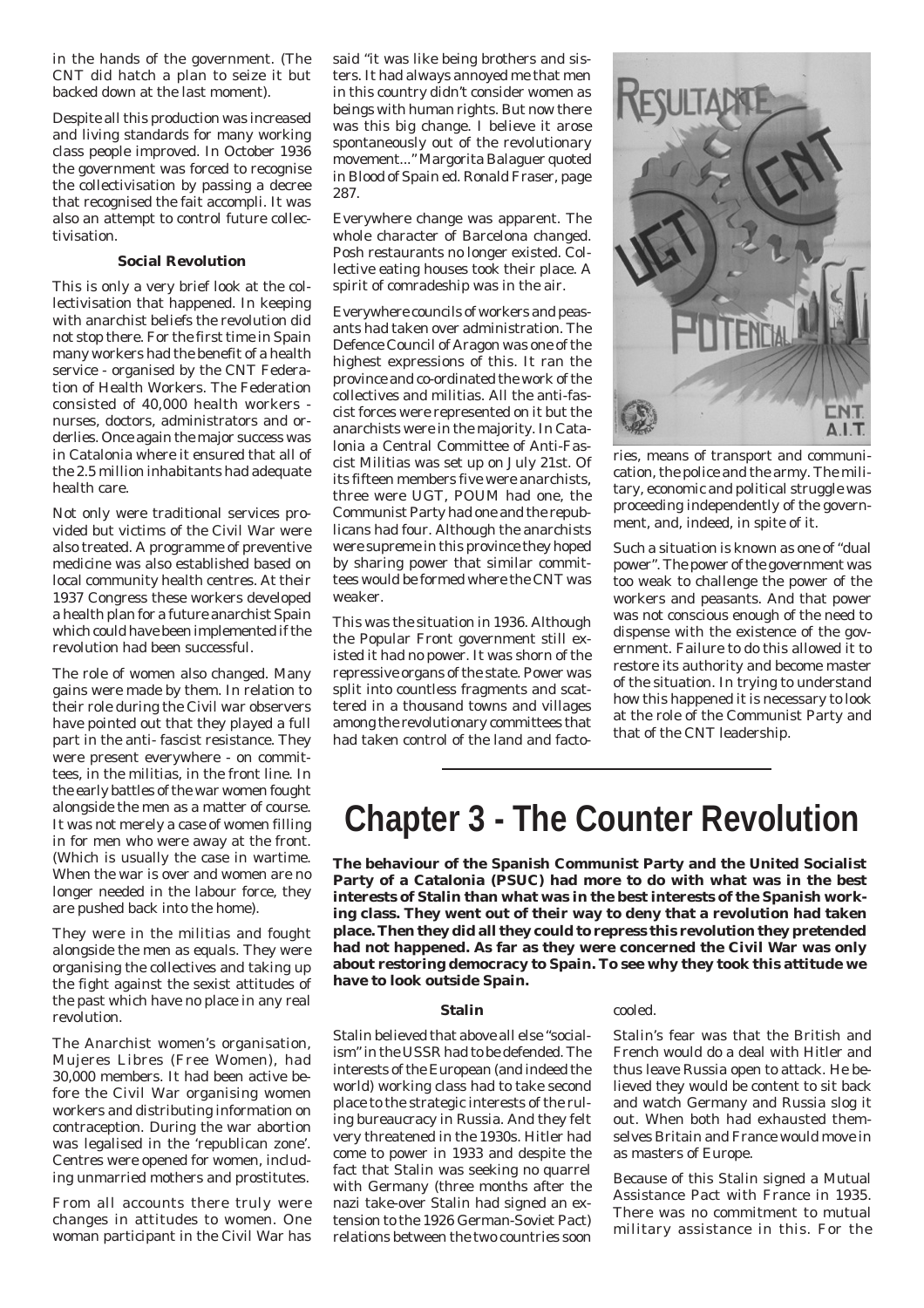French it was a way of removing any remaining links between Germany and Russia while at the same time getting the French Communist Party to drop its opposition to their government's defence programme.

So to prevent the British and French settling their differences with Hitler at the expense of the Soviets, in order to guarantee that the Franco-Soviet Pact would not fall by the wayside and in order to conclude similar pacts with the governments of other countries, notably Britain, it was essential that governments hostile to German aims in Eastern Europe should be brought to power. It was to this end that the Popular Front line was adopted at the 7th World Congress of the Comintern in August 1935. This body, also known as the Third International, collected together all the Communist Parties under Russian leadership.

#### **Popular Fronts**

The immediate aim of this policy was to bring the middle classes and sections of the bosses into a wide anti-fascist peoples front. To do this Communist Parties were to play down revolutionary politics. This was to be a struggle to preserve bourgeois democracy; and to attract middle class republican and liberal parties extreme positions were never adopted.

The Popular Front policy was quite successful. Early in 1936 Popular Front governments were elected in France and Spain. The programmes of these governments were very moderate. In Spain a socialist proposal that the land be nationalised was dropped because of republican opposition. There the Popular Front consisted of the Republican Party, the Republican Union, the Socialist Party, the POUM, the Syndicalist Party, Basque and Catalan nationalists (who saw their autonomy under threat from the right) and of course the Communist Party.

When the Civil War broke out Stalin's instructions were clear. All of the Communists' efforts were to be directed to one end - winning the support of Britain and France and persuading them to drop their neutrality. A non-intervention agreement had been signed in August 1936 with the hope of preventing the extension of the conflict. Stalin believed that if Britain and France were to drop this policy the Civil War could ultimately develop into a much larger conflict (Germany and Italy were already giving military aid to the fascists). This conflict, from which Russia would remain aloof would bring the warring parties to the point of mutual exhaustion and the Russian bosses would then emerge as the new masters of Europe. Thus the revolutionary aspects of the Civil War were to be denied and, the struggle was to be portrayed (and was to become), a struggle that- went no further than basic democratic demands. Ini-

tially the Stalinists had felt a need to talk of making a revolution after the fascists were defeated. Even this empty talk soon stopped.

Of course the Stalinist (and Leninist) Conception of socialism, is quite different from that of the anarchists. It is central to anarchism that the masses take control and run society through a system of councils. For the Stalinists socialism entails nationalising everything and turning over the running of society to the State, which will be dominated by the Party. Control passes into the hands of professionals, technicians and bureaucrats who begin to develop their own class interests. Even if the Stalinists had decided to fight for 'socialism' they would still have had to undermine the anarchists.

This policy of wooing the British and French ruling classes was from the beginning doomed to failure - not only because of their military unpreparedness but because of their belief that if they became involved at this stage in a war with Hitler, both they and the Nazis would be weakened and thus the position of Russia would be enhanced. At all times right up to the outbreak of W.W.II the British sought to come to terms with Hitler which would leave him free to attack Russia in the East.

#### **Navy**

The activities of the Navy, which had remained loyal to the Republic, were severely curtailed so as not to upset Anglo-French interests in the Straight of Gibraltar. The navy had been very successful in harassing Franco's base in Morocco but their activities were halted to keep the two foreign powers happy. In line with this the Republican government refused to give Morocco its independence and thus deprive Franco of his base - To do this would have upset British and French colonial interests in North Africa. The example of Spanish Morocco could have given other subject nations ideas. Indeed at one stage the government offered to give Britain and France interests in Spanish Morocco in exchange for their intervention.

The revolution that had broken out was of supreme embarrassment to the Communists. Whatever chance they had of winning over Britain and France was lessened by the fact that a social revolution had started. There was no way the British and French governments would intervene on the side of revolutionaries. Thus the revolution was to be hidden and eventually suppressed. The power of the collectives and militias was to be smashed.

At the outbreak of the Civil War there were 40,000 members of the Spanish Communist Party. The question natu-

rally arises as to how such a small organisation could so decisively influence the course of events and in time become the dominant group in the Popular Front camp.

In building their Party the Communists placed a lot of emphasis on Catalonia as this was the heartland of the revolution. The collectivisation movement seriously upset the middle classes. Small businesses were closed and everywhere 'middle-men' found their role abolished as the workers committees took over distribution. The middle classes would have turned to their traditional parties but viewed them as incapable of stemming the collectivisation movement. The Communist Party seemed the only party serious about protecting their property or getting it back from the workers. One former Communist commented "In Murcia and elsewhere I saw that our placards and leaflets appealed for shopkeepers' membership with the promise of absolute support for private property".

#### **Leaps and Bounds**

Membership of the Communist Party grew in leaps and bounds. Within a few months of the outbreak of the war 76,700 peasant proprietors and tenant farmers along with 15,485 members of the urban middle classes had joined up. Its influence among these layers went far beyond these figures as thousands of members of the intermediate classes, without actually joining the Party, placed themselves under its wing. As a means of protecting the interests of the urban middle classes in Catalonia the Communists organised 18,000 tradesmen, handicraftmen and small manufacturers into an organisation called the C.E.P.C.I Solidaridad Obrero (Workers Solidarity) the paper of the CNT commented that some of those in this body were "intransigent employers, ferociously anti- labour". By March 1937 the Communist Party had 250,000 members.

Other measures were also taken to extend its influence - Only four days after the military uprising, the Communists merged with the Catalan Socialists to form the PSUC. The local UGT came under PSUC dominion. Leading members of both the Socialist Party and the UGT in other areas defected to the Communists, some secretly. Many members of the Socialist Party could see little difference between their line and that of the Communists winning the war came before the revolution, conciliatory attitudes towards foreign powers, etc. - But because the Communists had the stronger Party apparatus (reinforced as it was by Moscow) it was able to recruit at the expense of the Socialists. Many joined because of its "proselytising zeal, immensely skillful propaganda, its vigour, its organising capacity and the prestige it derived from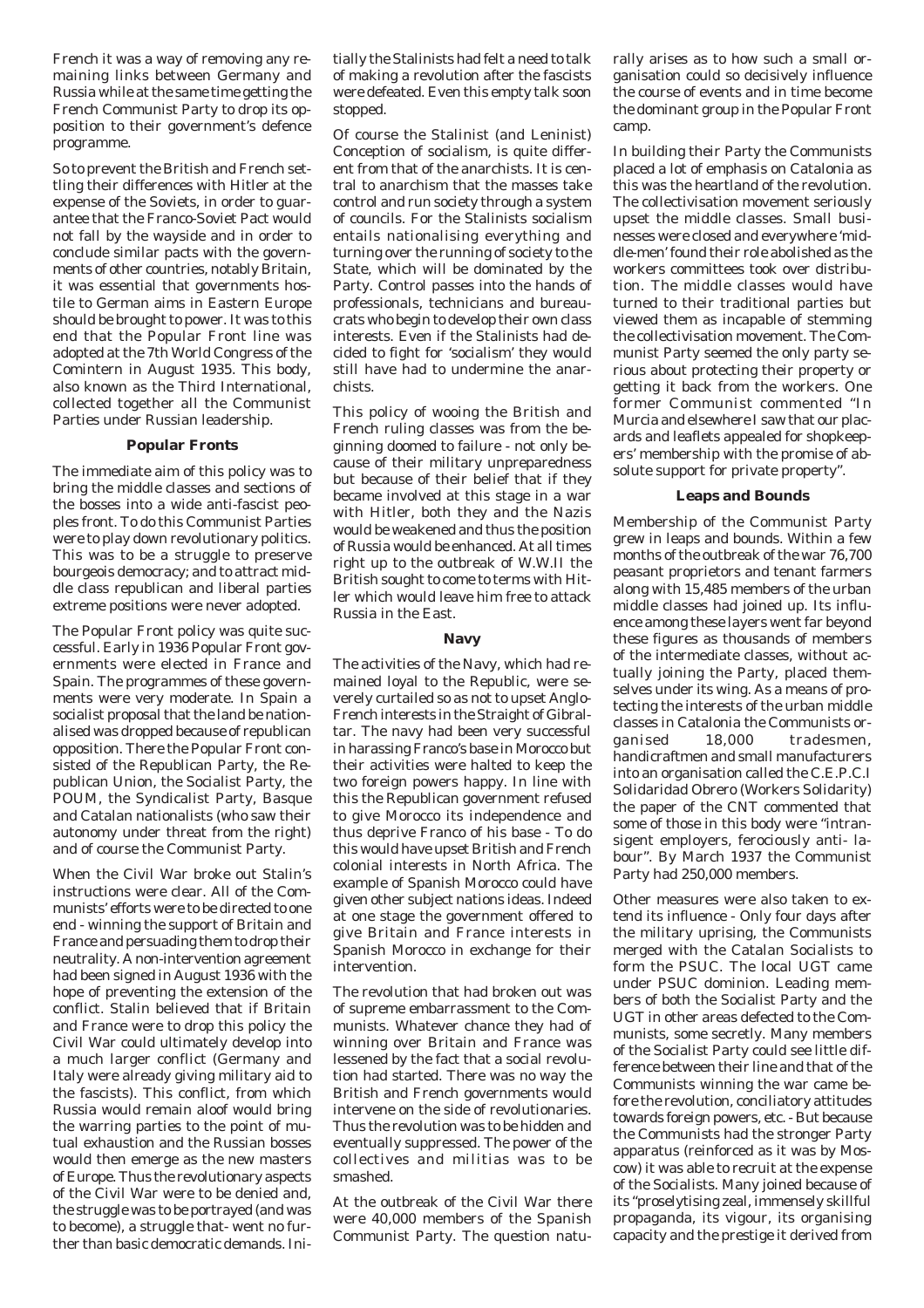#### Soviet arms".

The Communists gained control of the JSU (United Socialist Youth). This grouping resulted from a merger of the Communists and Socialist youth organisations. It had 50,000 members and was formed shortly before the war began. Most of the leading members of the Socialist Youth defected to the Communists with the merger and thus ensured Communist control of the new organisation.

It would be wrong to suggest that the counter- revolution that came was only as a result of the line and activities of the Communists. The Republicans and Socialists agreed with them. The Republicans, who lacked any real base among the masses, retired to the background and ceded to the Communists the delicate job of opposing the social revolution and defending the middle classes. Even Largo Caballero, who became Prime Minister in August, the one time left wing Socialist and leader of the UGT, declared on forming the government that it was "necessary to sacrifice revolutionary language to win the friendship of the democratic powers" and the "Spanish government is not fighting for socialism but for democracy and constitutional rule". Although Caballero did not go all the way with the Communists there were many in his party, even his closest allies, who worked for the Communist line against the social revolution.

It must also be stated that the participation of members of the CNT in the government helped the growing counterrevolution. They entered the Catalan government in September (it must be remembered that Catalonia was semi- autonomous) and the national government in November 1936. This will be dealt with in more detail in the final chapter, suffice to say their participation lent the government a certain credibility with the masses. The key element in proving to the world that the fight in Spain was simply to restore democracy, to rebuild the shattered state machine and return to the government the authority and power that was in the hands of the armed workers. CNT participation served to put a check on the masses and make them believe they had a stake in the government and should defend it.

#### **Russian Arms**

The point about the Communist Party is that they directed the counter-revolution. They called the shots. They were the only people who were clear about the 'necessity' for the counter-revolution and had the determination to carry it through. Their ability to do this was derived from the prestige that came with the fact that Russia was the only country supplying major quantities of arms to the Republic. (Mexico was the only other country to help, supplying a small quantity). The

Russians not only supplied arms but also military advisors and technicians who gradually took over the running of the war.

Stalinists will tell you that Russia provided arms right from the beginning. This is a lie - Stalin at first agreed to the nonintervention pact for fear of antagonising the West. The first arms did not arrive until October and then it was out of fear that German and Italian arms would give a decisive edge to the fascists. Aid was given "covertly and in order to limit the possibility of involving Russia in a war" (Krivitsky In Stalin's Secret Service p. 81 - Krivitsky was Stalin's Chief of Intelligence in Western Europe). Because of this fear of involvement in war with Germany and Italy, aid was limited to bolstering the resistance until such time as Britain and France might intervene. This aid had to be paid for - the Spanish gold reserve was moved to Moscow.

The Communists knew that if a far reaching counter-revolution was to be enforced the State, with their support, would have to regain control of the army and the police. There was no point in telling workers to drop collectivisation and give up their arms if this order could not be imposed. All States rest on this use of force and that is why a successful revolution can only be made when the people are armed.

Because of Soviet aid it was easy for the Communists to gain control of the armed forces. It was not because of the amount of arms sent but the fact that the Soviets were the major purveyors of war materials. The Navy and Air Minister, Prieto, often made fun of his office declaring that he "was neither a Minister or anything else because he received no obedience from the air force. The real Air Minister was the Russian General Duglas".

#### **Militarisation**

Because of this control of arms the Communists, supported by the others, enforced militarisation. The militia system was broken up. A regular army was rebuilt with officers, regimentation, saluting and differential rates of pay. The militias who refused to come under the command of the War Ministry (and many CNT and POUM militias did refuse) were starved of arms. They were left with no choice.

The new army was built under Communist control. They knew that without control of the army they could not hope to control the anti-fascist camp. Because the Fifth Regiment (the major Stalinist controlled unit) took a lead in disbanding, the Communists gained control of five of the six brigades of the new army. They also gained control of the General Commissariat of War which was set up for the purpose of exercising political control



of the army through the medium of political commissars. As most of these were Stalinists they controlled the flow of political papers to the front. Invariably the anarchist papers were held up. All the soldiers read were the lies of the Communist Party.

Not only the army was rebuilt but also the police, especially the hated Civil Guards who had been a bulwark of repression against the CNT. They were now to be called the National Republican Guard. The Assault Guards were re- established and had 28,000 recruits by the beginning of December. The Carabineros, who were the border police in charge of customs and under the control of Minister of Finance Negrin (a known Communist sympathiser) grew to 40,000 members. Before the War there were only 16000 of them and that was in the whole of Spain. Negrin's under- secretary made it clear what their role was "You are the guardians of the state and those visionaries who believe that a chaotic situation of social indiscipline and licentiousness is permissible are utterly mistaken because the army of the people, as well as you Carabineros, will know how to prevent it".

The state was giving itself a monopoly of force. The workers' patrols which had sprung up in July were disbanded. Workers were ordered to hand in their arms and those who declined to do so were considered 'fascists'. It was said that these arms were needed at the front. While it is true that arms were needed at the front this argument was only put forward as a means of disarming revolutionary workers. There were plenty of arms under the control of the police. George Orwell observed after the May Days in Barcelona "the Anarchists were well aware that even if they surrendered their arms, the PSUC would retain theirs, and this is in fact what happened after the fighting was over. Meanwhile actually visible on the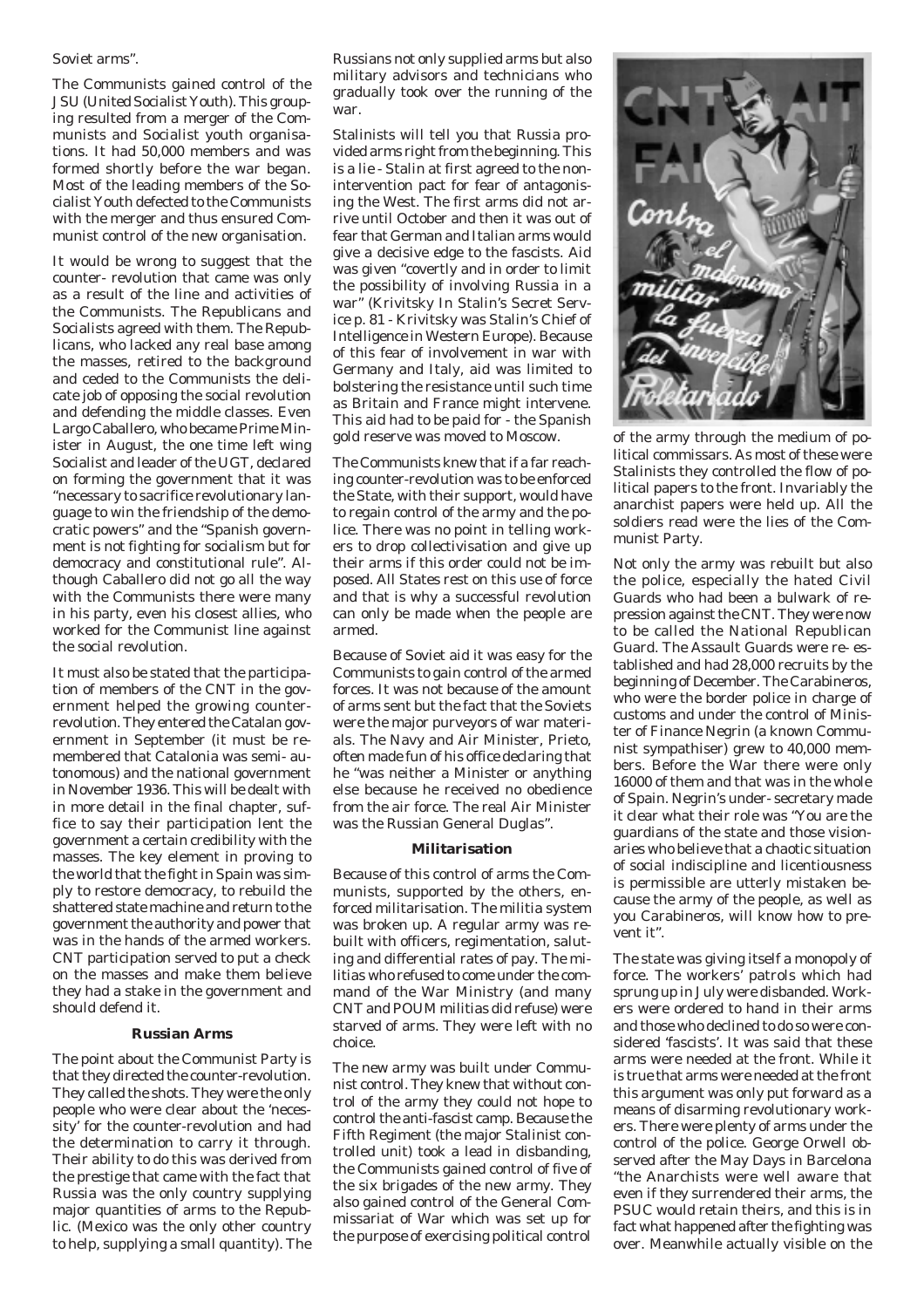streets, there were quantities of arms which would have been very welcome at the front, but which were being retained for the 'non-political' police forces in the rear". (Homage to Catalonia p.151).

The counter-revolution now moved against the Collectives. On January 7th 1937 the dissolution of the workers supply committees was declared. Distribution of food was handed over to the G.E.P.C.I. This led to shortages and hoarding to inflate prices. For the first time in the war Barcelona experienced hunger yet there was plenty of food. The collectives were blamed but it was well known that if you joined the PSUC you could be guaranteed food.

#### **Nationalisation**

Credit was withheld from those workplaces who refused to come under government control. As said earlier the banks had not been taken over so the government had a huge lever against the workers. Nationalisation of major industries was declared thus bringing them under government control. They claimed this was necessary for the war effort. They claimed the collectives were inefficient and that each workplace was only concerned with its own profits. It cannot be denied there were problems with some better off collectives. But the CNT was aiming at co-ordination through socialisation under the control of the workers. To do this all private ownership of the means of production would have to end. Of course the Communists would not allow this as it threatened their cherished middle classes.

On the land collectivisation was allowed only for the lands of fascists, the estates of those who supported the Republic were to be handed back. How far the Communists were prepared to go was illustrated by the invasion of Aragon. The Defence Council of Aragon was declared illegal in August 1937. This declaration was followed by the invasion led by General Lister's (a PSUC member) 11th Division. According to the CNT the land, farm implements, cattle and horses which had been confiscated from supporters of the right wing were returned to their former owners.

In some villages farms were deprived of the seed needed for sowing while 600 CNT members were arrested. In all, 30% of the collectives were destroyed and the sowing of crops was disrupted. As can be imagined nothing but hatred, resentment and disillusionment resulted from this invasion and the repression that followed. The peasants began to wonder what they were fighting for. The resultant disillusionment no doubt contributed to the collapse of the front a few months later. Similar attacks were made on the collectives in Levant and Castille.

This showed how far the 'socialists' of the Communist Party were prepared to go to follow Stalin's instructions. A more sinister aspect of this was the existence in Spain of prisons belonging to the Soviet secret police, the GPU (forerunners of the KGB). Their existence has been established beyond all doubt. In December 1936 Pravda declared "As for, Catalonia, the purging of the Trotskyists and the Anarcho-Syndicalists has begun, it will be conducted with the same energy with which it was conducted in the USSR".

Here is what Krivitsky had to say about the activities of the GPU in Spain, the decision to establish it having been taken at an emergency conference in Moscow on September 14th. "The GPU had its own special prisons. Its units carried out assassinations and kidnappings. It killed in hidden dungeons and made flying raids. The Ministry of Justice had no authority over the GPU. It was a power before which even some of the highest officers in the Cabellero government trembled. The Soviet Union seemed to have a grip on loyalist Spain, as if it was already a Soviet possession". (In Stalin's Secret Service p. 102).

The aim was to eliminate revolutionaries. Anybody who dared to speak out against what they were doing could be the next to suffer. Nin, the leader of the POUM, was murdered by the GPU as was Camillo Berneri, an Italian anarchist who was critical of the CNT leadership. He published a paper, Guerra di Classe, which argued for a revolutionary war against fascism. He was murdered by so called 'socialists' for his principled revolutionary position. In July 1937 60 members of the CNT `disappeared', a term used then as now for those killed by the secret police, though today it applies to the dictatorships of Latin America.

#### **Two Roads**

Thus two mutually exclusive ways of fighting fascism emerged. Firstly you could view it as the Stalinists and their supporters did. Go out of your way to placate the bosses in England and France and hope against hope they would intervene. So fight it as a Civil War a war over who were the legitimate rulers of Spain. Relegate politics to a secondary role. Put revolutionary politics on the back burner. Tie up thousands of arms in the rear repressing the workers' movement. Smash collectivisation and sacrifice the gains of the workers and peasants to the international interests of Stalin.

Opposed to this was the view that a revolutionary war should be fought. Make revolutionary politics your central weapon. Give the land and factories to those who work them. Make propaganda behind the fascist lines. Give the peasants a real reason to fight Franco. Make it clear that collectivisation would ben-

efit them. As it was many lived in fear of the Stalinists smashing their collectives. Giving the land to the peasants and making that a central plank of the fight would have deprived Franco of many soldiers who were the sons and daughters of peasants.

Give freedom to Morocco. Organising an uprising there against Franco would have deprived him of a central source of supplies and arms. Appeal directly to the European working class (whose governments had no interests in supporting the Spanish Revolution. Appeal to the French workers, who in 1937 were entering the second year of an upsurge which had begun with mass strikes the previous year. Their action could have prevented intervention against the revolution by France, and indeed Britain.

Seize the gold reserves and expropriate the banks. Use this money to buy arms and make sure arms went to the fronts where they were needed. These were the sort of things that should have been done. They were no guarantee of victory but could have lit a spark which could have ignited right throughout Europe and broken the isolation of the Spanish Revolution. It could have marked a turning point for the whole of Europe. Instead Spain was to be yet another victim of fascism and the Civil War a prelude to a bloody world war. The Popular Front could not have carried out these actions because it was based on an alliance of classes. The workers needed to take complete control. This was possible, especially in Catalonia where a regional congress of workers councils should have been called to establish a Workers Republic. This example would have been followed throughout Spain and a revolutionary war could then have been fought. Not a war to put the Communists, Socialists and Republicans back in government but a war to liberate the toiling masses.

But the working class did not take power. The CNT, which was in a central position to do this, refused. It opted for collaboration and supported decree after decree undermining the revolution. Objectively the leaders of the CNT and FAT became counter-revolutionary. In a dual power situation either the workers overthrow the ruling class and take power or the ruling class regains control. There is no middle way. The CNT in collaborating could go only one way. Revolutions cannot be half made. The working class must assert itself or the revolution is doomed. So why didn't the anarchists take power? We will now turn to this.

**Download and print out extra copies of this pamphlet from http://struggle.ws/wsm/pdf.html**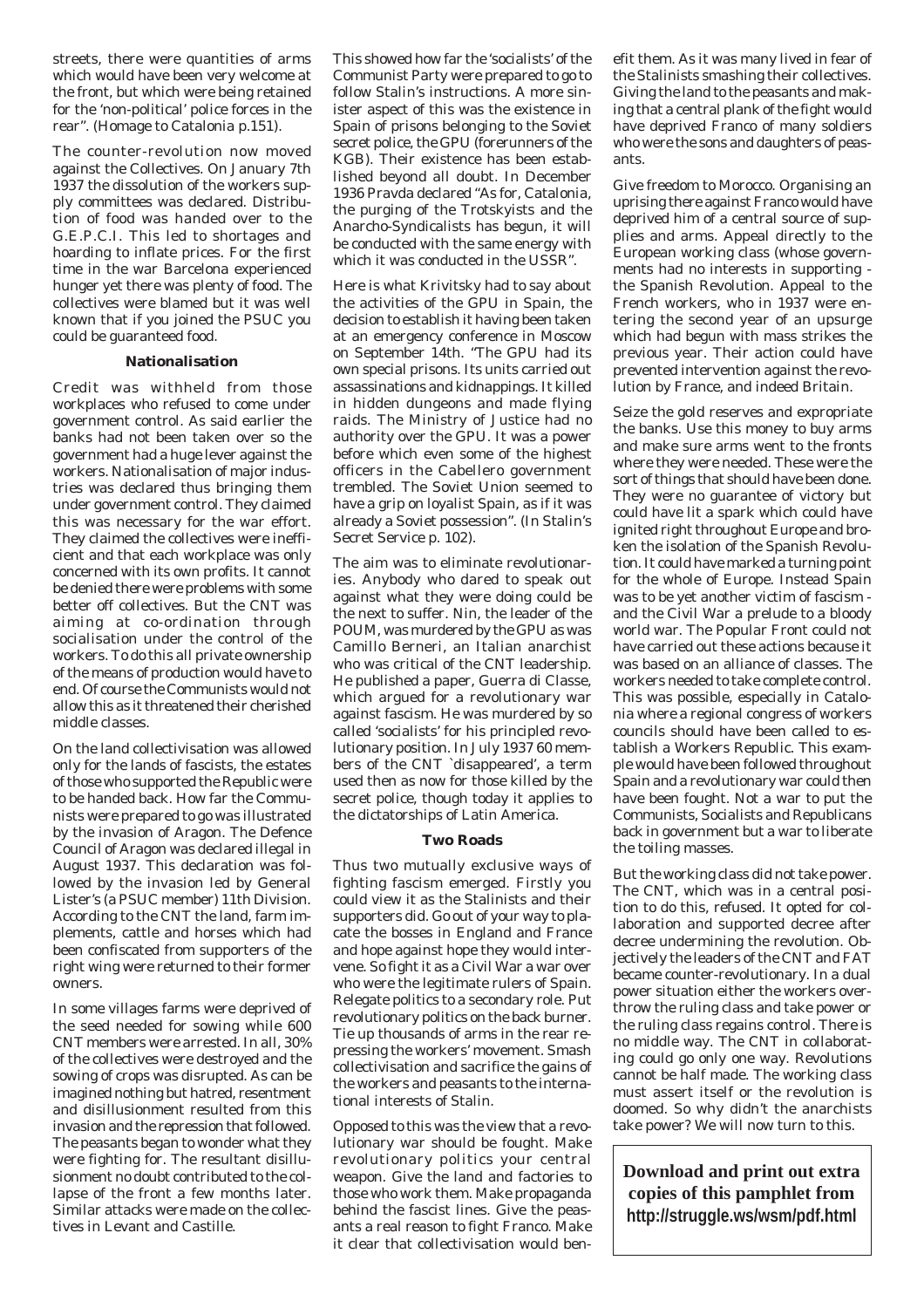# **Chapter 4 - A Fresh Revolution**

**As said earlier Anarchists are against the state - all states, whether they be liberal democratic, monarchist or totalitarian. Anarchists view the state (the standing army, police, government, bureaucracy) as the organ through which the ruling class maintains its control over the majority of the population. Central to anarchism is the belief that the state must be smashed and replaced by a system based on workers' and community councils. Delegates from each workplace and community would go to regional councils which would then send delegates to a national and, eventually, international council. Delegates would be clearly mandated and all major decisions would be made at assemblies of workers.**

Often these councils spring up spontaneously or as organs of defence like the Soviets during the Russian revolution. Initially they started out as strike committees but quickly developed into bodies on which the new society could be built. This idea is central to anarchism. A free society cannot be built on the old structures, new ones have to be built through which the producers can be directly represented. Revolutions do not happen through parliaments or governments, or trying to take over the already existing state machine.

The councils and collectives that emerged during the Civil War, were the organs on which the revolution could have been built. But they needed to be brought together at a regional and national level so the power of the workers and peasants could assert itself and push the regional and central governments aside. This would have meant refusing to share power with the remaining elements of the ruling class, it would have been a major step in making the revolution complete.

#### **C.N.T.**

The CNT refused to do this. After July 9th its leaders in Catalonia were called into the office of Companys, the Prime Minister of Catalonia. Basically he told them they were in control of the region and he would be their faithful servant if they took over. They refused. Instead they called for the formation of the Central Committee of Anti- Fascist Militias. This was the first step in collaboration. All parties including Republicans were represented on this body. It existed side by side with the Catalan government. The Central Committee was displaced in September I 936 when the CNT entered that government. In November four members of the CNT entered the national government in Madrid. Two of them were also in the FAI.

This is a far cry from what was stated in the CNT-FAI Information Bulletin of September 1936. In an article entitled The Futility of Government it said that the expropriations that were taking place would lead ipso facto to the "liquidation of the bourgeois state which would die of asphyxiation". Their members were now joining the government of this very same

#### state.

A number of reasons were put forward for this. Essentially they amounted to swallowing the argument about Britain and France. It was said that if a social revolution was made it would be crushed and no arms would be forthcoming from the western powers (they never came anyway!). They had decided that winning the war and making the revolution were two different things and that winning the war came first. That meant collaborating in the broad anti-fascist front "... in order to win the war and save our people and the world, it (the CNT) is ready to collaborate with anyone in a directive organ, whether this organ be called a council or a government" (CNT, paper of the CNT in the Madrid region, October 23rd 1936.)

Another reason put forward was that by entering the government they could consolidate the gains that had been made. They could "regulate the political life of Spain by giving legal validity to the revolutionary committees" (Juan Lopez, Anarchist Minister of Commerce). There was even an argument put around that entry into government was only for international consumption, the revolution would still go on under the veil of legal government.

For these reasons anti-fascist unity was maintained and anything that threatened to split this unity was repressed. The government knew it was very useful to have CNT representation, it was an additional means of controlling the masses. However it must be pointed out that the decision to enter the government was taken by the National Committee without any consultation with the rank and file membership. This was a real break from tradition, the necessity of acting with a minimum of delay was the reason given by the leadership.

#### **May Days**

The role of the CNT played in government was clearly illustrated by what became known as the May Days. On May 3rd 1937, three lorry loads of police led by the Stalinist Salas, Commissar of Public Order, attempted to take over the telephone exchange in Barcelona which had been controlled by a joint CNT-UGT commit-



tee since the outbreak of the war. The aim of this was to wrest control of the building from the workers and to remove control of the telephone system from them. The telephonists had been able to keep tabs on what was going on by listening in on the calls of government ministers. It was also the beginning of an effort by the government to occupy strategic points in the city in preparation for an all-out attack.

The police captured the first floor because of the surprise nature of their attack but got no further. Firing started. Word spread like wildfire and within hours the local defence committees of the CNT-FAI went into action arming themselves and building barricades. The POUM supported them and soon the workers were in control of most of the city. The government had control of only the central area, which could very easily have been taken.

In other areas of Catalonia action was also taken. Civil Guards were disarmed and offices of the PSUC were seized as a "preventive measure". There was no firing on the first night and by the second day the workers were spreading the barricades further into the suburbs. Also involved were the Libertarian Youth (FIJL). Being in control the workers could have taken over but an order from Casa CNT (the H.Q.) forbade all action and ordered workers to leave the barricades.

The leaders of the CNT entered into negotiations with the government, which had the effect of giving the government forces more time to fortify buildings and to occupy the Cathedral towers. All day Tuesday (May 4th) the Regional Committee of the CNT appealed again and again over loudspeakers for the barricades to be dismantled and for a return to work. As these appeals were made negotiations went on and appeals came into Casa CNT from other workers centres who were now coming under attack. The CNT govern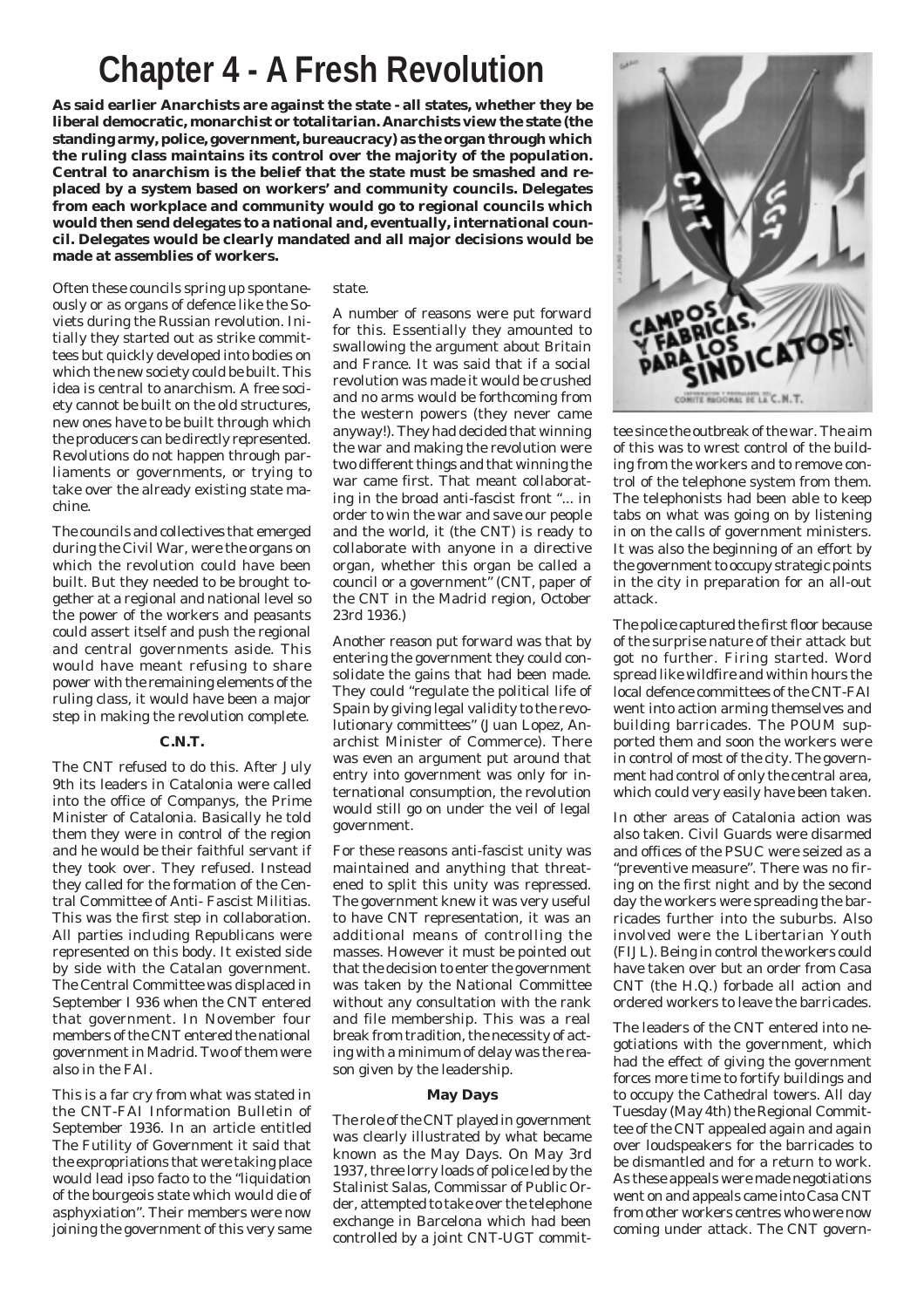ment ministers were recalled from Valencia (where the central government was now situated) to make further appeals to the workers.

The negotiations which went on, led to nothing as regards control of the telephone phone exchange. The workers were ordered off the barricades and unfortunately they went. On Thursday (May 6th) the building was vacated and the PSUC took it over. On the same day the railway station was taken over by the PSUC. The CNT had also controlled that. This happened throughout Catalonia.

On Friday 5,000 Assault Guards arrived from Valencia. The repression that followed was severe. The May days left 500 dead and 1,100 wounded. Hundreds more were killed during the "mopping up " of the next few weeks.

It was in May that control over public order in Catalonia passed to Valencia and in effect Catalan autonomy ceased to exist. After May the CNT ministers along with Cabellero were disposed of. The new government was clearly under Stalinist control. The CNT ministers had served their function and were no longer necessary. The counter-revolution broke out in earnest after May with decree after decree undermining the revolutionary committees. This was now possible as the backbone of the revolution - the Catalan workers had been crushed.

#### **Friends of Durruti**

During the May Days an alternative to the policies of the CNT National Committee emerged in the form of the Friends of Durruti (FoD). This group, formed in March 1937, consisted of CNT militants opposed to the policy of militarising the militias. They took the name of Durruti who had led the Aragon militias and had defended the social revolution to the hilt. When it was suggested to him that the CNT should enter the government to legalise the gains of the revolution, he responded "When the workers expropriate the bourgeoisie, when one attacks foreign property, when public order is in the

hands of the workers, when the militia is controlled by the unions, when, in fact, one is in the process of making a revolution from the bottom up, how is it possible to give this a legal basis?".

In March Jaime Balius, one of the leading militants of the FoD, had said that "We anarchists have arrived at the limits of our concessions... not another step back. It is the hour of action. Save the revolution. If we continue to give up our position there is no doubt that in a short time we shall be overwhelmed. It is for this fundamental reason that it is necessary to develop a new orientation in our movement".

By this new direction was meant an end to a-political anarchism. "To beat Franco -we need to crush the bourgeoisie and its Stalinist and Socialist allies. The capitalist state must be destroyed totally and there must be installed workers' power depending on rank and file workers' committees. A political anarchism has failed". During the May Days they called for the setting up of a Revolutionary Junta. They called for the disarming of the police, the socialisation of the economy, the dissolving of the political parties that had turned against the working class. In effect they called for workers' power. They called on the workers to stay at the barricades until they had control of Catalonia. On Tuesday May 6th the Regional Committee of the CNT issued a statement disowning the FoD as 'agents provocateurs'. The same day the FoD containing a blistering attack on the CNT leadership and saying a revolutionary opportunity had been wasted. The FoD were expelled from the CNT at the end of May. Their offices were taken over by the police and their organisation was outlawed.

#### **Junta**

You may be surprised by the idea of anarchists calling for a 'junta', but what was meant by it? In their pamphlet Towards a Fresh Revolution issued in mid-1938, the FoD explained what the junta would be. They described it as a slight varia-

# **More free anarchist publications online**

This pamphlet is a print out of a PDF file from the *Struggle* site. There are dozens more PDF files at this site that anyone can print out and distribute for free. To get instructions and download them go to http://struggle.ws/pdf.html.



tion in anarchism. "The body will be organised as follows: members of the revolutionary Junta will be elected by democratic vote in the union organisations. Account is to be taken of the number of comrades away at the front. These comrades must have a right to representation. Posts are to come for re- election so as to prevent anyone growing attached to them. And the trade union assemblies will exercise control over the junta's activities."

These were no self-appointed group of leaders, but a democratic organ through which workers could run society and complete the revolution. There was no representation for non-working class organisations or political parties. This was a far cry from Lenin's idea of the dictatorship of the proletariat (read Party) which had such disastrous consequences in Russia.

The FoD was a break with the traditional a-politicism of the CNT. They recognised that state power would not just disappear but would have to be smashed and replaced with the power of workers' councils. They accepted that revolutions were totalitarian in so far as "What happens is that the various aspects of the revolution are progressively dealt with, but with the proviso that the class which represents the new order of things is the one with the most responsibility."

They understood the defects of syndicalism. Nothing can be taken away from the militancy of the CNT. The rank and file literally tore down capitalism and put workers' and peasants' collectives in its place. They fought heroically in the militias and the members of the CNT surpassed all others with their bravery.

But because of the CNT's a-politicism after the factories and lands had been sleazed they did not know what to do next. For them the state should have died a 'natural death'. But it didn't. Although the CNT had great ideas of what the anarchist future would look like and on the need for the working class itself to make the revolution, it could not make a link between the revolutionary situation and the goal of libertarian communism. As the FoD stated "We (CNT) did not have a concrete programme. We had no idea where we were going. We had lyricism aplenty but when all is said and done we did not know what to do with our masses of workers or how to give effect to the popular elffusion". They held that the CNT ought to have "leapt into the driver's seat in the country, delivering a severe coup de grace to all that is outmoded and archaic".

The CNT did not understand this. They posed the question as one of democratic collaboration - or an 'anarchist dictatorship'. Garcia Oliver, one of the CNT Ministers and an FAI member, said "The CNT and FAI decided on collaboration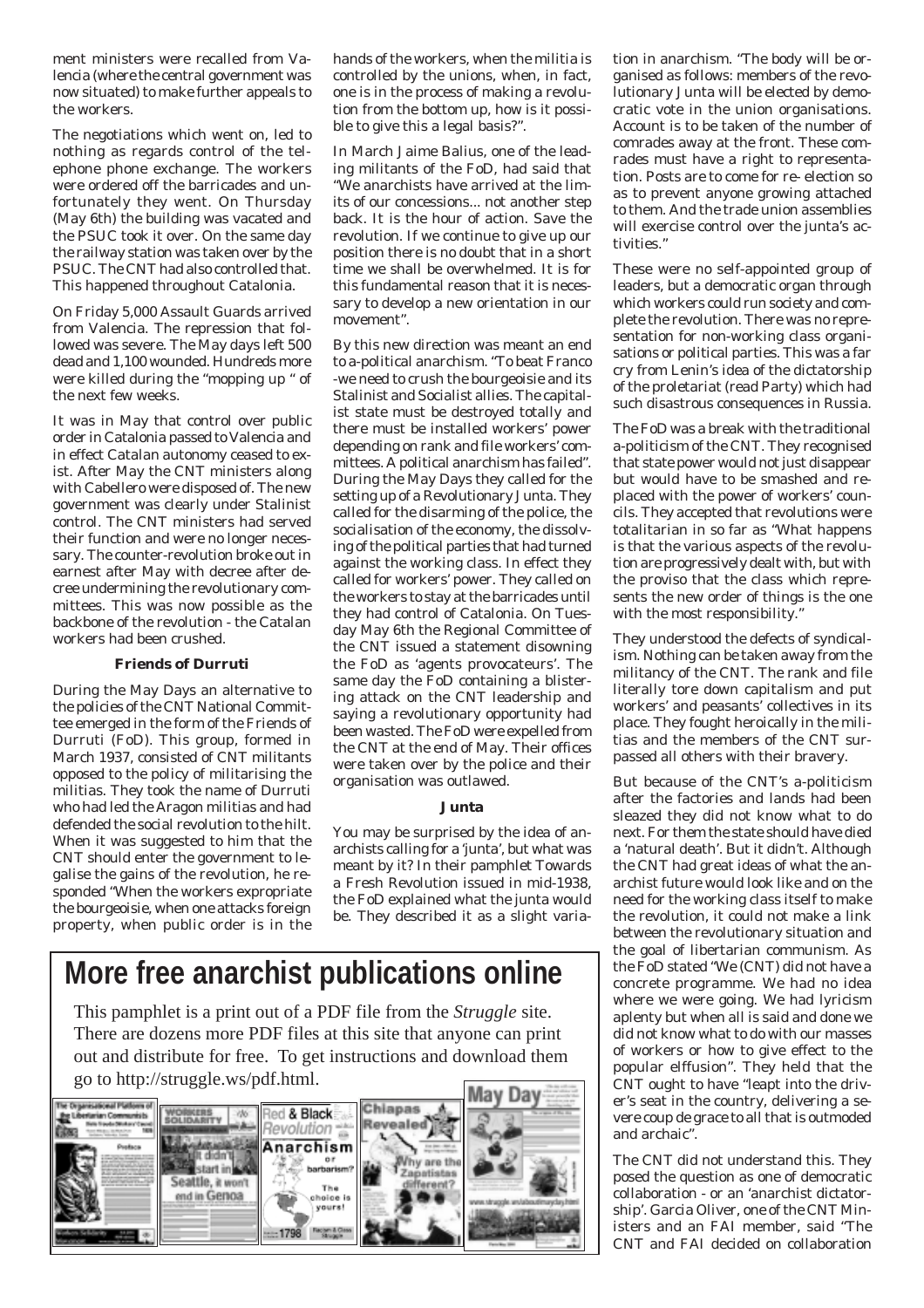and democracy, renouncing revolutionary totalitarianism which would lead to the strangulation of the revolution by the anarchist and confederal dictatorship". They were afraid of taking the reins. But it was not a question of imposing an `anarchist dictatorship' but of creating new organs through which the revolutionary masses could assert their power. Syndicalism could not see this as it believes the unions (i.e. the CNT) are the bodies upon which the new society would be built.

Because the state did not die the CNT felt they had to participate in it to have some control. They ended up concluding this was the only way they could have some say. They went even further and some of the drivel they came out with was a direct result of their need to justify their participation. Take for example "At the present time, the government, as the instrument that controls the organs of the state no longer represents a body that divides society into classes. And both will oppress the people even less now that members of the CNT have intervened". (Solidaridad Obrero, November 4th 1936).

#### **Alternative**

The FoD was an expression of opposition to this kind of thought. Not only in their paper, The Friends of the People, but in countless local publications of the CNT, and indeed of the UGT, POUM and Libertarian Youth you can find such opposition. However it must be said this was only given a clear expression when it was too late. The FoD did not have enough time to win the masses to their position. They understood the need for a regroupment to take on the leadership of the CNT. "The vanguard i.e. the revolutionary militants and Friends of Durruti, P0UM and the Youth must regroup to elaborate a programme of proletarian revolutionaries".

Here we see a recognition of the need for a revolutionary minority to organise itself to provide leadership to the masses.



Not a 'we know it all' leadership but a leadership of ideas. An understanding of what has gone wrong and what needs to be done. That the FoD did not set themselves up as "all-knowing leaders' is clear In their proposal for a Junta.

The Spanish Revolution does not negate anarchism. If anything, long before Poland, Czechoslovakia or Hungary it showed the bankruptcy of Stalinism and the State Capitalism of Russia. The activities of the Stalinists were far from what real socialists would have done.

On the other hand the anarchist masses threw themselves into a fight against fascism, and its cause, capitalism. Unfortunately the revolution was not complete, the CNT leaders held it back. Indeed

their behaviour highlights the effect that power can have on even those who lay claim to anarchism. Spain provided important lessons for anarchists. It showed the inadequacy of syndicalism, the need for political anarchism and the need for an anarchist political organisation. We have to understand that the state and political power does not 'die'; it has to be smashed.

Above all. Spain showed what ordinary people can do given the right conditions. The next time somebody says workers are stupid and could not take over the running of society, point to Spain. Show them what the workers and peasants (most of whom were illiterate) did. Tell them Anarchism is possible.

# **Glossary**

CNT (Confederacion Nacional de Trabajo) - anarchist-Syndicalist trade union founded in 1911. The most militant and revolutionary union. Sought to organise all workers into one big union. Based itself on the ideas of anarchism and revolutionary syndicalism.

FAI (Federacion Anarquista Iberica) loose federation of anarchist groups in Spain and Portugal, formed in 1927. Primary purpose was to combat reformist tendencies in the CNT and maintain it's anarchist profile. Also acted as the 'armed wing' of the CNT at the time employers were hiring pistoleros to murder leading CNT members. In so far as the FAI had a theory about the role of a revolutionary organisation it was a belief that a minority could, by insurrection, light a spark that would inflame the masses for revolution. They organised risings in January 1932, January 1933 and December 1933 all of which were unsuccessful.

FIJL (Federaction Iberica de Juventudes Libertarias) - anarchist youth organisation

Friends of Durruti - left opposition group within the CNT, FAI and FIJL founded in early 1937. Was against CNT entry into government and argued for complete social revolution as the only way to defeat Franco. Named after the famous anarchist militia leader killed in November 1936.

Mujeres Libres - anarchist womens' organisation.

PCE (Partido Communista de Espana) pro- Russian Communist Party founded in 1921.

POUM (Partido Obrero de Unificacion Marxista) - anti-Stalinist Communist party formed in 1935 with the joining together of a Trotskyist group and dissidents from the PCE. Contained many

# revolutionaries but was essentially a party that vacillated between reformism and revolution. The writer George Orwell

fought in their militia.

PSOE (Partido Socialista Obrero Espanol) - known as the 'Socialist Party'. A democratic party formed in 1879.

PUSC (Partilo Socialista Unificado de Cataluna) - the United Catalan Socialist Party. Formed in 1936 from a merger of Socialist and Communist groups. Affiliated to the Commintern and effectively the PCE in Catalonia.

Republican Party - party of the radical middle class founded in 1934.

Republican Union - a split from the government party of 1933-35.

UGT (Union General de Trabajadores) trade union connected with the PSOE